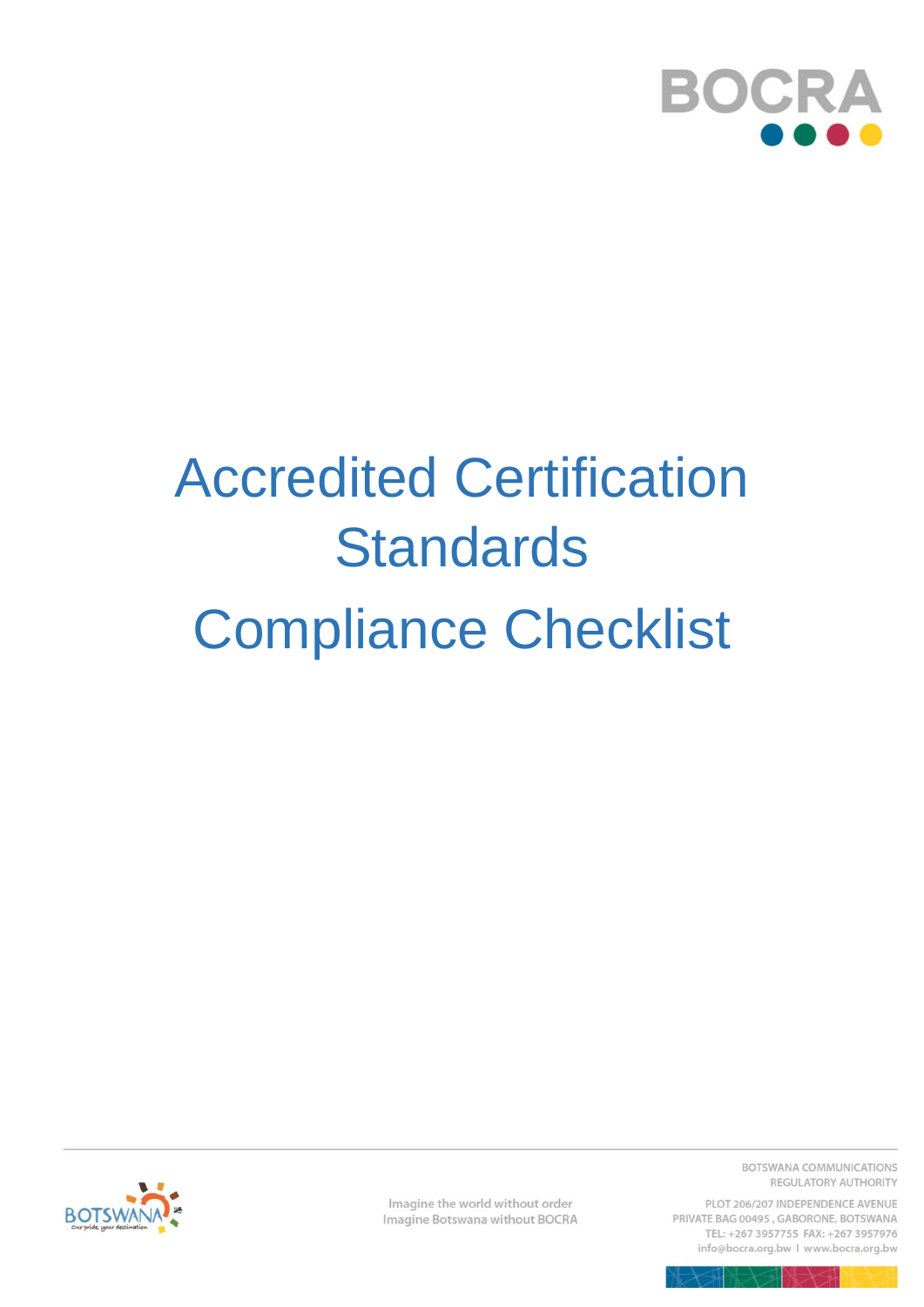## **Abbreviations & Definitions**

| "Accreditation"           | means accreditation awarded in accordance with<br>the Regulations;                                                                          |  |  |
|---------------------------|---------------------------------------------------------------------------------------------------------------------------------------------|--|--|
| "Act"                     | the Electronic Communication<br>and<br>means<br>Transactions Act.                                                                           |  |  |
| "All relevant<br>parties" | means subscribers, subjects and relying parties;                                                                                            |  |  |
| "Auditor"                 | means a team of auditors as detailed<br><i>in</i><br><b>Regulation 6 of the Regulations;</b>                                                |  |  |
| "BOCRA"                   | Botswana Communications<br>the<br>means<br><b>Regulatory Authority;</b>                                                                     |  |  |
| "Certification            | means a statement issued by a certification                                                                                                 |  |  |
| <b>Practice</b>           | service provider, specifying the practices that it                                                                                          |  |  |
| Statement"                | exercises in issuing certificates.                                                                                                          |  |  |
| "Certification            | means Secure Electronic Signature Providers                                                                                                 |  |  |
| <b>Authority" or CA</b>   | accredited in accordance with Section 25 of the                                                                                             |  |  |
|                           | Act and the <b>Regulations</b> ;                                                                                                            |  |  |
| "ETSI"                    | European Telecommunications<br>the<br>means<br>Standards Institute.                                                                         |  |  |
| "ETSI TS 101 456"         | means the "Policy requirements for certification<br>authorities issuing qualified certificates" issued<br>by ETSI.                          |  |  |
| "ISO"                     | International<br>Organisation<br>the<br>for<br>means<br>Standardization.                                                                    |  |  |
| "ISO21188:2006"           | International Standard (Public<br>key<br>means<br>infrastructure for financial services - Practices<br>and policy framework) issued by ISO. |  |  |
| "Qualifying               | means a certificate which conforms with the                                                                                                 |  |  |
| certificate"              | requirements of Schedule 3 of the Regulations                                                                                               |  |  |
|                           | in the manner detailed in these ACS Standards.                                                                                              |  |  |
|                           |                                                                                                                                             |  |  |
| "Qualifying               | signature creation device which<br>means<br>a                                                                                               |  |  |
| signature creation        | conforms with the requirements of Schedule 2                                                                                                |  |  |
| device" or QSCD           | of the Regulations in the manner detailed in                                                                                                |  |  |
|                           | these ACS Standards.                                                                                                                        |  |  |



Imagine the world without order<br>Imagine Botswana without BOCRA

BOTSWANA COMMUNICATIONS REGULATORY AUTHORITY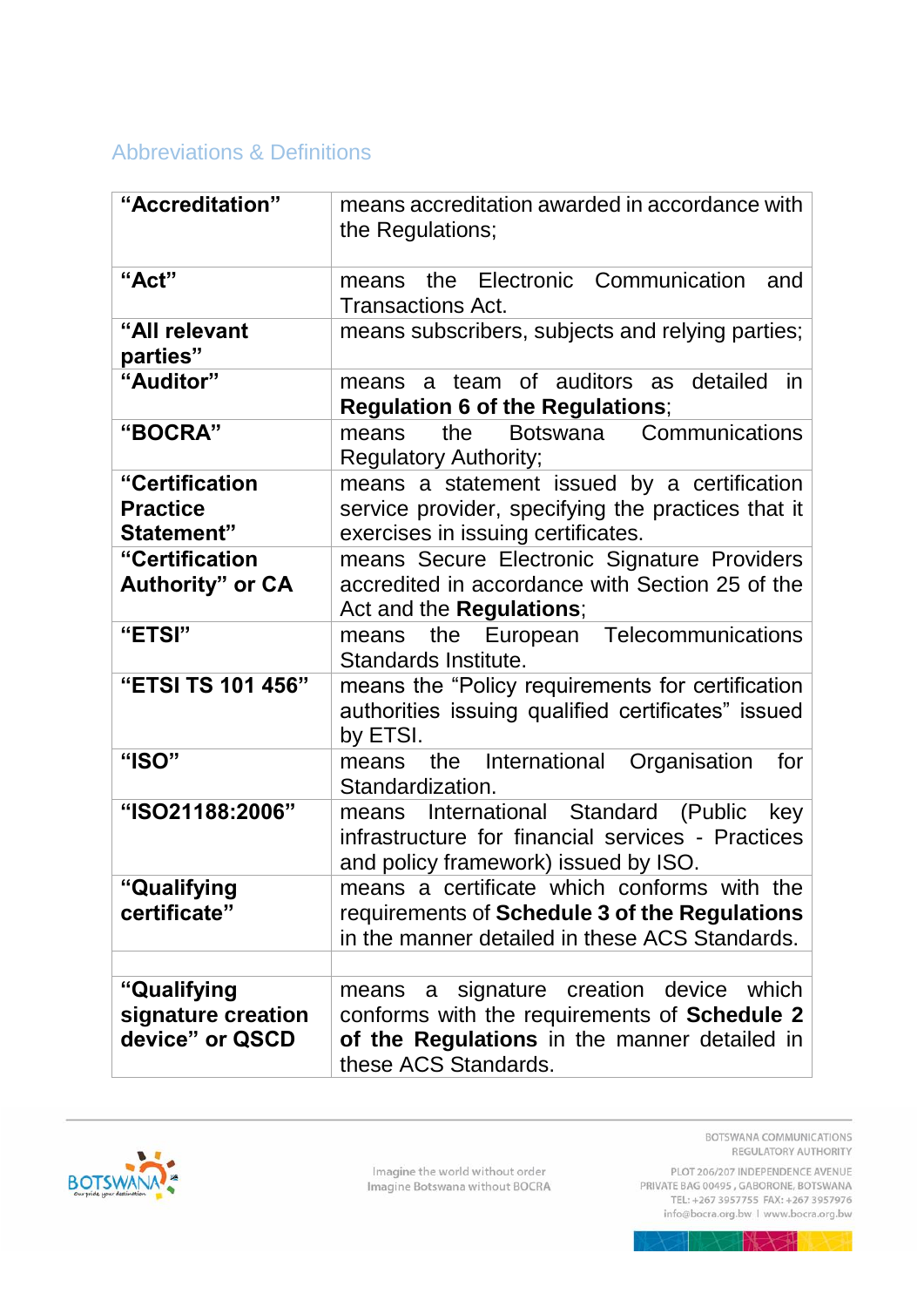| "Regulations"                 | means the Electronic Communications<br>and<br><b>Transactions Regulations.</b>                                                                                                                                                                                                                                                                                                                                                                                                |  |  |  |
|-------------------------------|-------------------------------------------------------------------------------------------------------------------------------------------------------------------------------------------------------------------------------------------------------------------------------------------------------------------------------------------------------------------------------------------------------------------------------------------------------------------------------|--|--|--|
| "Signatory"                   | means a person who holds a signature creation<br>device and acts either on his own behalf or on<br>behalf of the natural or legal person or entity he<br>represents.                                                                                                                                                                                                                                                                                                          |  |  |  |
| <b>Significant owner</b>      | means an individual or body corporate holding a<br>shareholding of more than ten per cent (10%) of<br>the voting rights in the certification service<br>provider.                                                                                                                                                                                                                                                                                                             |  |  |  |
| "the ACS<br><b>Checklist"</b> | means the current document, namely the<br><b>Accredited Certification Standards Compliance</b><br>Checklist published by the Communications<br>Regulatory Authority for compliance<br>audit<br>purposes;                                                                                                                                                                                                                                                                      |  |  |  |
| "the ACS<br>Standards"        | means the Accredited Certification Service<br>Standards published by the Authority<br>in.<br>accordance with Regulation 4(2).                                                                                                                                                                                                                                                                                                                                                 |  |  |  |
| "the Authority"               | means BOCRA.                                                                                                                                                                                                                                                                                                                                                                                                                                                                  |  |  |  |
| "Trusted<br><b>Personnel"</b> | direct<br>employees who have<br>means<br>responsibilities for the day-to-day operations,<br>security and performance of the certification<br>service provider, or whose duties directly involve<br>the issuance, renewal, suspension, revocation of<br>certificates, the process of identification of any<br>person requesting a certificate, the creation of<br>administration of the<br>keys or the<br>private<br>certification service provider's computing<br>facilities. |  |  |  |
| "Web Trust"                   | means the document entitled "Trust Service"<br>Criteria<br>for<br>Certification<br><b>Principles</b><br>and<br>Authorities" Version 2.0 drafted by the Canadian<br>Institute of Chartered Accountants.                                                                                                                                                                                                                                                                        |  |  |  |

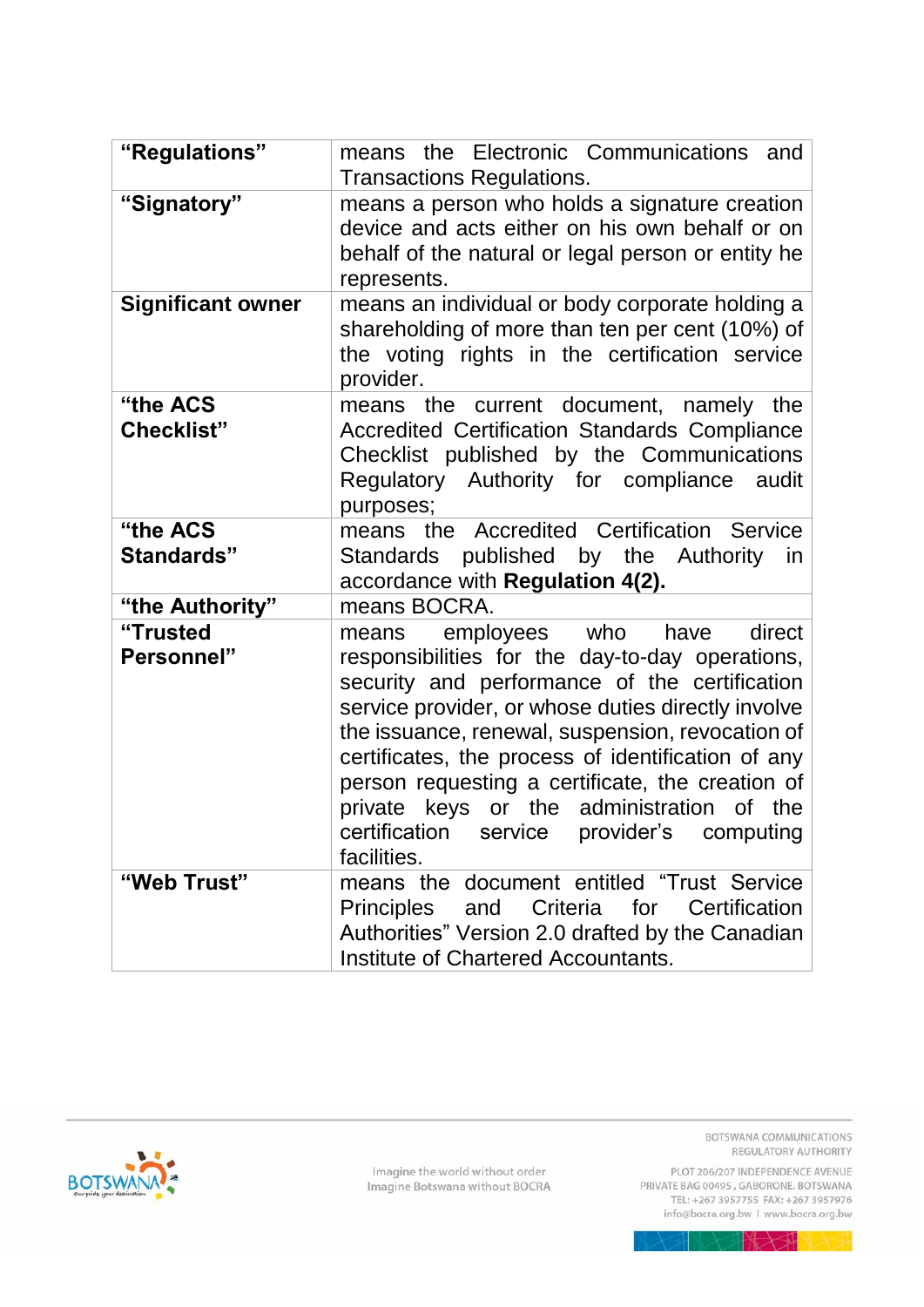## 1. Preliminary Note

This **Accredited Certification Standards Compliance Checklist** ("**ACS Checklist**") is to be completed by an Auditor in relation to a Certification Authority (CA) whenever BOCRA so requests, in accordance with the relevant provisions of the Regulations.

The ACS Checklist reflects the current version of the ACS Standards, which have been issued in accordance with **Regulation 4(2)** to further supplement the provision of the Act and the Regulations by providing details as to the standards that are to be achieved for a certification service provider to qualify for accreditation by BOCRA. It is important to note that compliance with the Schedules in the Regulations is not to be interpreted in any manner except as detailed in the ACS Standards.

The ACS Standards require a CA to be compliant with **ISO 21188: 2006** 'Public key infrastructure for financial services — Practices and policy framework' issued by the International Organization for Standardization (ISO). This is the standard which many national standards around the are based on. In order to cater, as much as possible, for interoperability with the European Union, a few requirements have been mandated additionally, to address some requirements imposed by **ETSI TS 101 456,** the "Policy requirements for certification authorities issuing qualified certificates" issued by ETSI**. Thus, in order to be accredited, a certification service provider must show that it abides by ISO 21188: 2006 in its entirety as well as the additional requirements provided as detailed below**. This does not mean that the service provider needs to be certified as compliant by ISO; however the obtainment of such certification will mean that only the additional provisions in this document will need to be audited in accordance with **Regulation 6,** unless some form of exemption has been obtained from BOCRA.



Imagine the world without order Imagine Botswana without BOCRA BOTSWANA COMMUNICATIONS REGULATORY AUTHORITY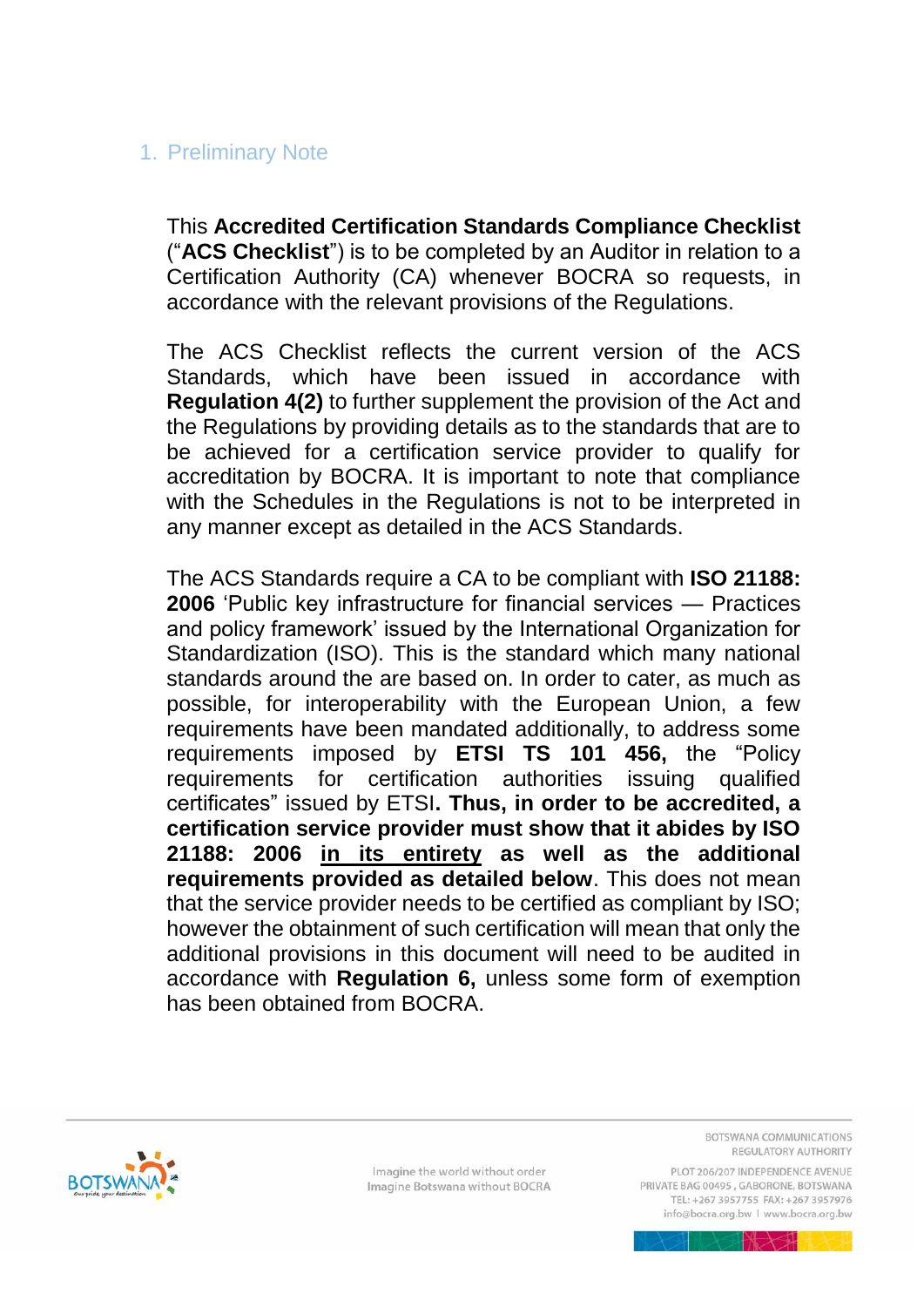It should be noted that since the audit report can occur at the stage of application for accreditation, as well as during operations of an accredited certification service provider and before renewal of such accreditation, this ACS Compliance Checklist provides for situations where operations have not yet commenced, as well as situations where operations have already been ongoing. Thus, the phrases "complies/is able to comply", and "are being/shall be (as applicable)" (as well as similar phrases) are to be interpreted in this light (i.e. "is able to comply" and "shall be" refer only to situations where this checklist is being compiled at the stage of the initial application for accreditation).



Imagine the world without order Imagine Botswana without BOCRA BOTSWANA COMMUNICATIONS REGULATORY AUTHORITY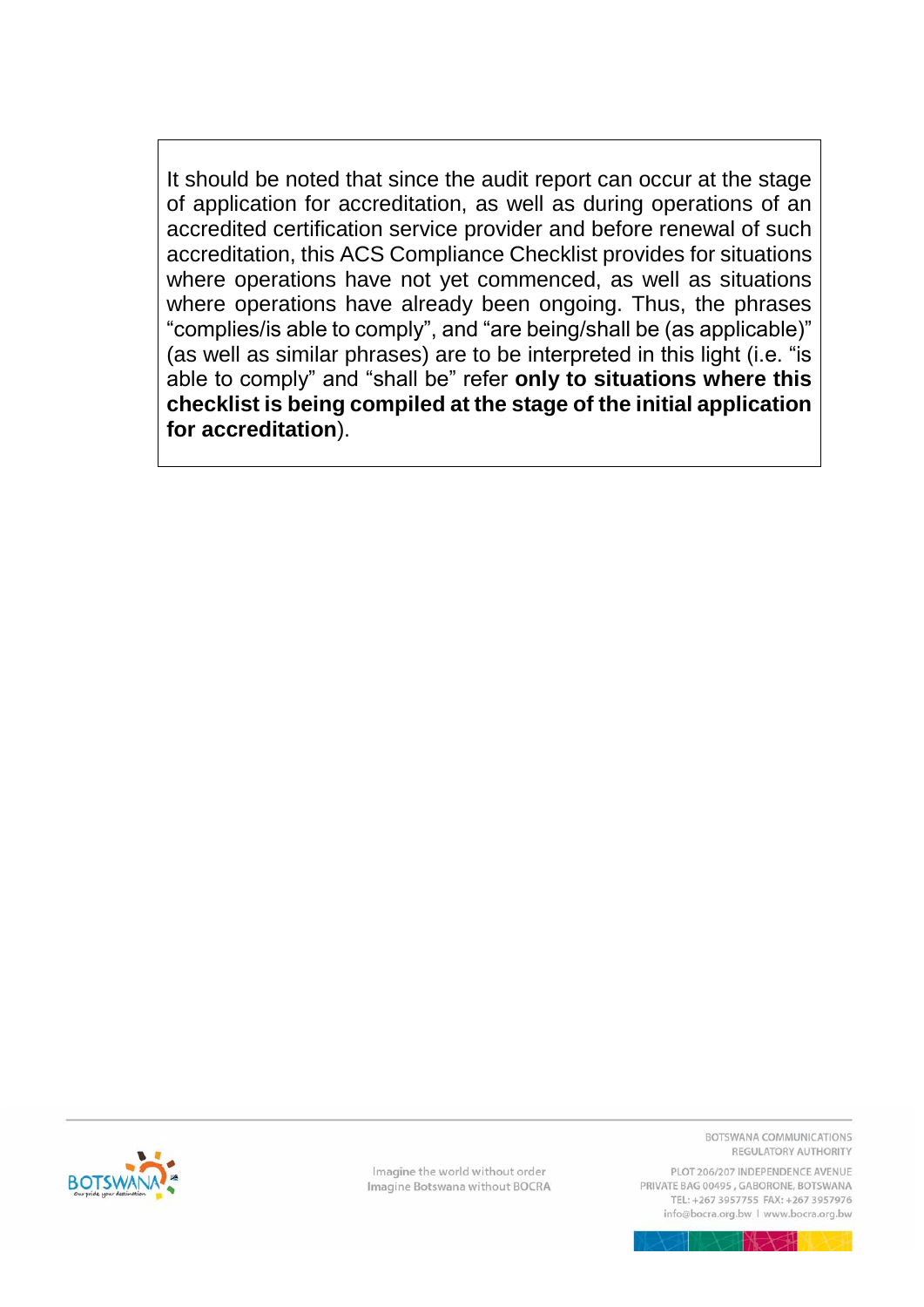## 2. Mandatory Requirements for CA's -<br>Report Outline

| <b>Requirements</b>                                                                                                                                                                    | <b>No</b>             | Yes/ Checks<br>carried out | <b>Comments</b> |
|----------------------------------------------------------------------------------------------------------------------------------------------------------------------------------------|-----------------------|----------------------------|-----------------|
| <b>General Requirements</b>                                                                                                                                                            | <b>(ACS Part 2.1)</b> |                            |                 |
| <b>Overarching Principles</b>                                                                                                                                                          |                       |                            |                 |
| The Auditor shall verify that the<br>CAs policies show its intention to:                                                                                                               |                       |                            |                 |
| 1. Operate in a manner that is fair,<br>just and non-discriminatory.                                                                                                                   |                       |                            |                 |
| 2. Make its services accessible to<br>any applicant who requests<br>them in the absence of a valid<br>reason.                                                                          |                       |                            |                 |
| 3. Operate in compliance with data<br>protection<br>legislation<br>in<br>Botswana when processing and<br>storing information during the<br>provision of its services.                  |                       |                            |                 |
| <b>ACS</b><br>4. Comply<br>with the<br>Standards,<br>the Act<br>and<br>Regulations.                                                                                                    |                       |                            |                 |
| The CA's policies, terms<br>and<br>conditions are transparent<br>and<br>publically available, and they state<br>that prior notice of intended<br>changes will be given to all relevant |                       |                            |                 |



Imagine the world without order Imagine Botswana without BOCRA BOTSWANA COMMUNICATIONS REGULATORY AUTHORITY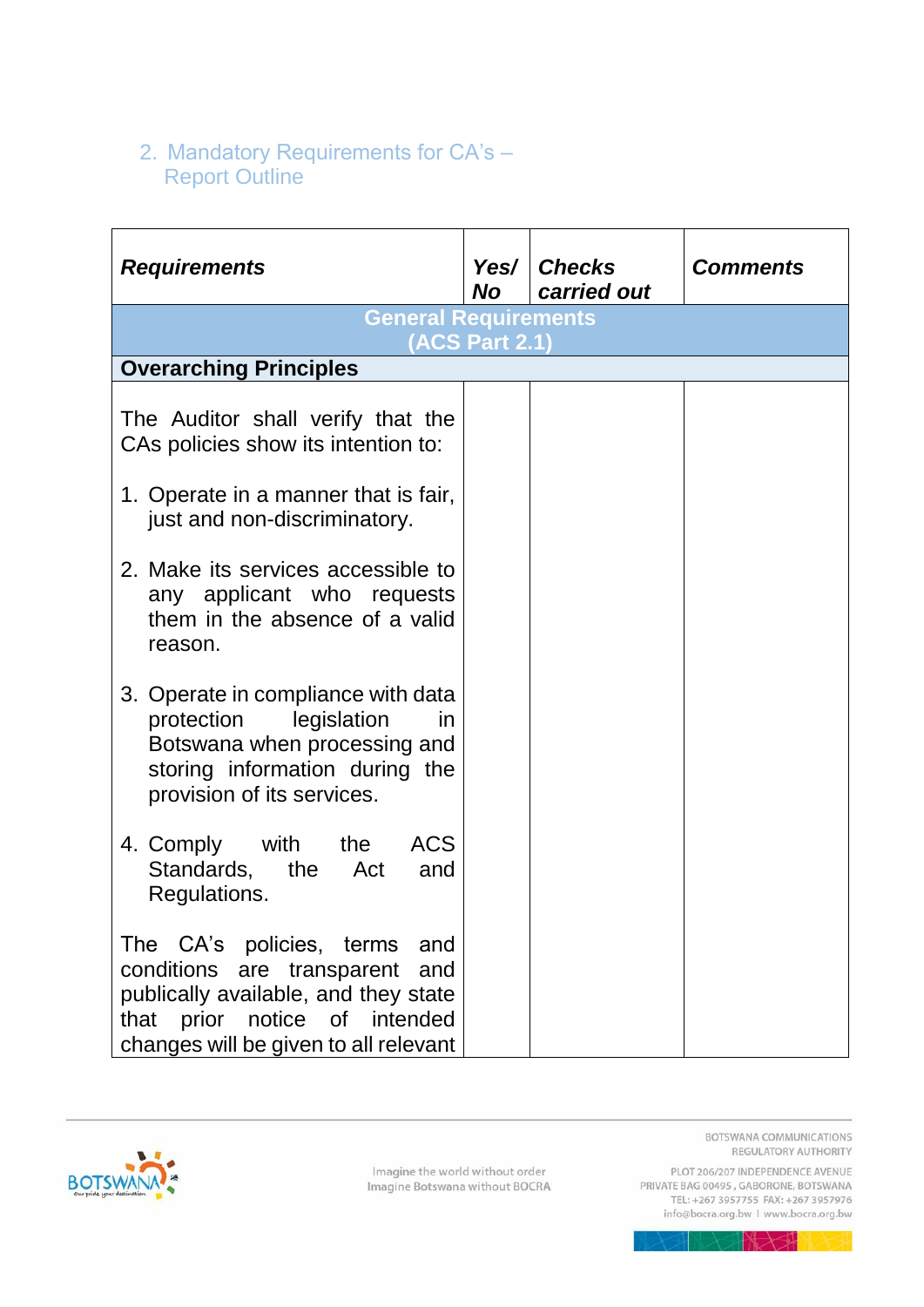| parties at least one (1) month<br>before such changes are effected.<br>The Auditor shall ensure that<br>where the CA has outsourced parts<br>of its procedures, detailed<br>agreements are in place with all<br>subcontractors. |  |  |
|---------------------------------------------------------------------------------------------------------------------------------------------------------------------------------------------------------------------------------|--|--|
| Where the CA is already<br>accredited, the Auditor shall<br>investigate whether the CA is<br>operating in accordance with the<br>principles outlined above.                                                                     |  |  |
| <b>Fit &amp; Proper Persons</b>                                                                                                                                                                                                 |  |  |
| Where the CA is already<br>accredited, the Auditor shall check<br>whether there has been any<br>change in the ownership of the<br>body corporate. (Other fit & proper<br>tests are generally carried out by<br>BOCRA).          |  |  |
| <b>Certification Policy (CP) and Certification Practice Statement (CPS)</b>                                                                                                                                                     |  |  |
| The Auditor shall verify that:<br>1. The CA's Certification Policy<br>Certification<br>Practice<br>and<br>with<br>Statement comply<br>Sections 5.6, 5.7, 5.8, 6, 7.2.1<br>and 8.2.1 of ISO 21188: 2006.                         |  |  |
|                                                                                                                                                                                                                                 |  |  |

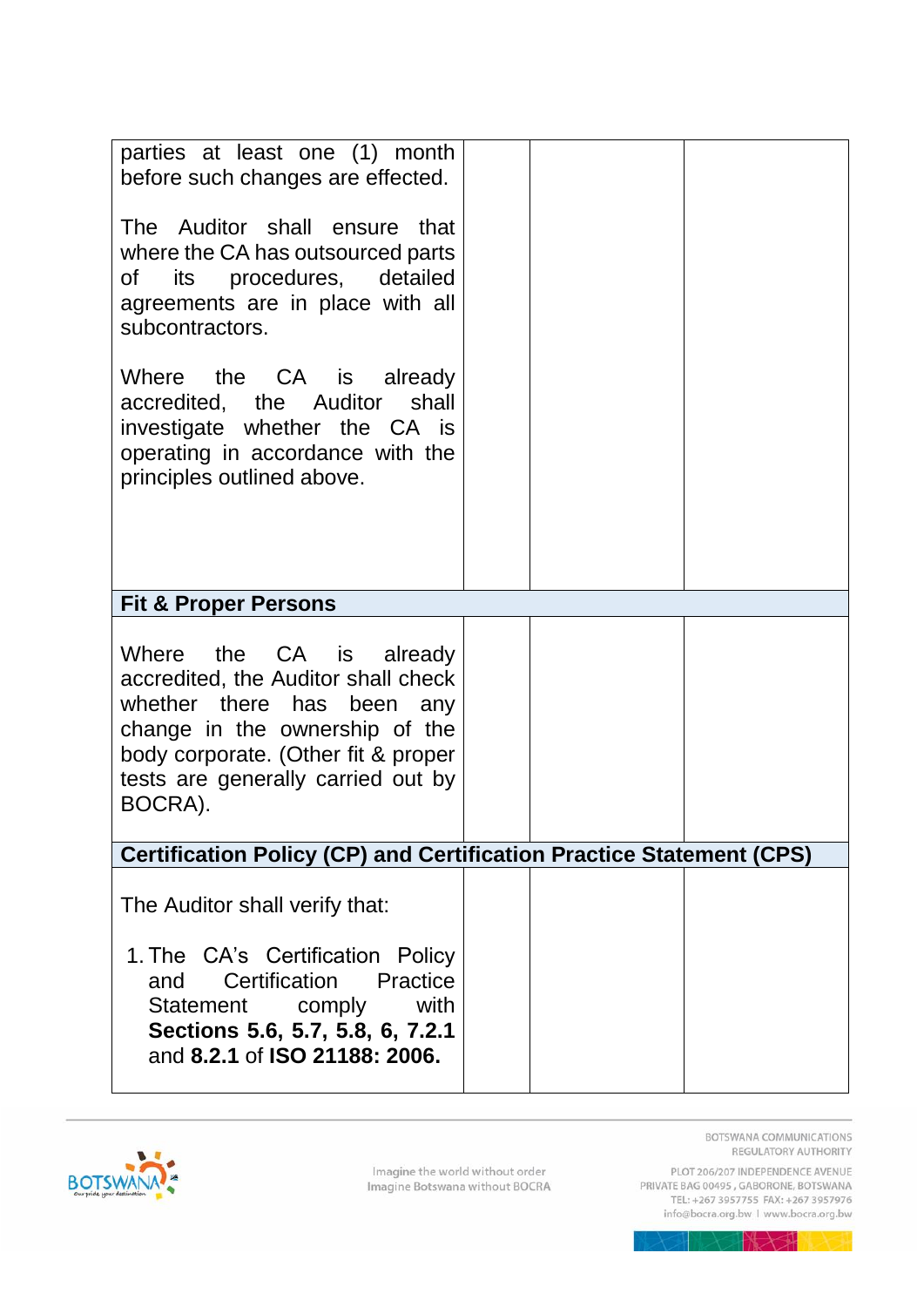| 2. Where the CA is already<br>accredited, a copy of the latest<br>version of the CP and the CPS<br>(or alternatively, of a PKI<br>Disclosure Statement together<br>with its effective date, is<br>published on the CA's website in<br>a prominent manner. |  |
|-----------------------------------------------------------------------------------------------------------------------------------------------------------------------------------------------------------------------------------------------------------|--|
| 3. Where the CA is already<br>accredited, prior notice of<br>intended changes was generally<br>given to all relevant parties at<br>least one (1) month before such<br>changes were effected.                                                              |  |
| 4. Where the CA has outsourced<br>parts of its procedures, details of<br>the subcontractors' policies and<br>practices are clarified in the<br>CA's Certification Policy and<br>Certification<br>Practice<br>Statement.                                   |  |
| <b>Subscriber/Subject Protection, Terms &amp; Conditions</b>                                                                                                                                                                                              |  |
| The Auditor shall verify that:                                                                                                                                                                                                                            |  |
| 1. The CA has drawn up the Terms<br>and Conditions of the use of the<br>certificate and these contain the<br>following:                                                                                                                                   |  |
| • the qualified certificate policy<br>being<br>applied<br>and<br>any<br>limitations on its use;<br>• all subscriber obligations,                                                                                                                          |  |

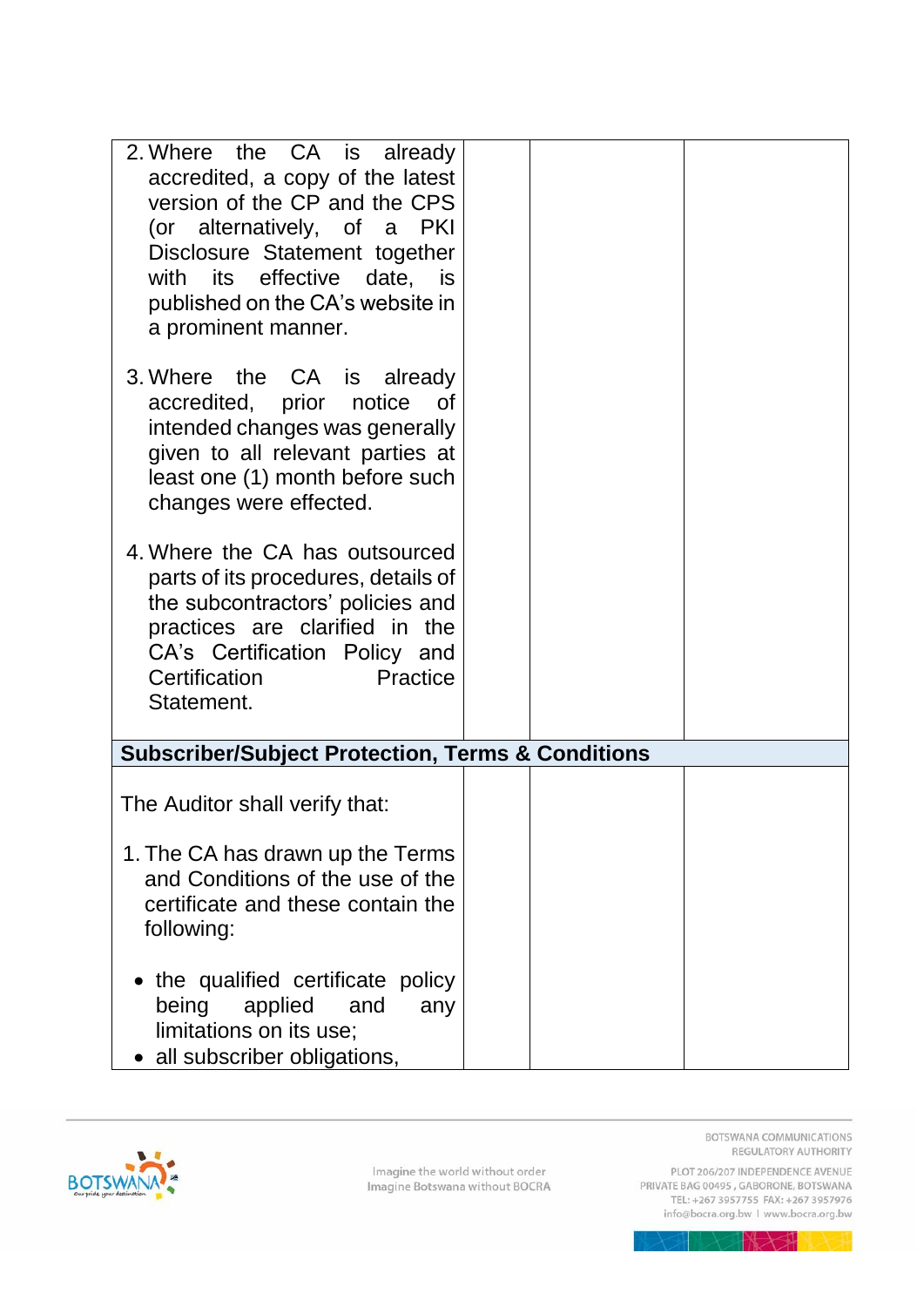| information is retained by the<br>CA;<br>• the type of events logged and<br>the period of time for which they<br>are retained;<br>• device provision and<br>any<br>subsequent revocation;<br>• identity and any specific<br>attributes of the subject placed<br>in the certificate;<br>$\bullet$ the<br>which<br>manner<br><i>in</i> |  |
|--------------------------------------------------------------------------------------------------------------------------------------------------------------------------------------------------------------------------------------------------------------------------------------------------------------------------------------|--|
| information is passed on to<br>third parties in the event of the<br>CA terminating its services;<br>whether, and under what                                                                                                                                                                                                          |  |



BOTSWANA COMMUNICATIONS REGULATORY AUTHORITY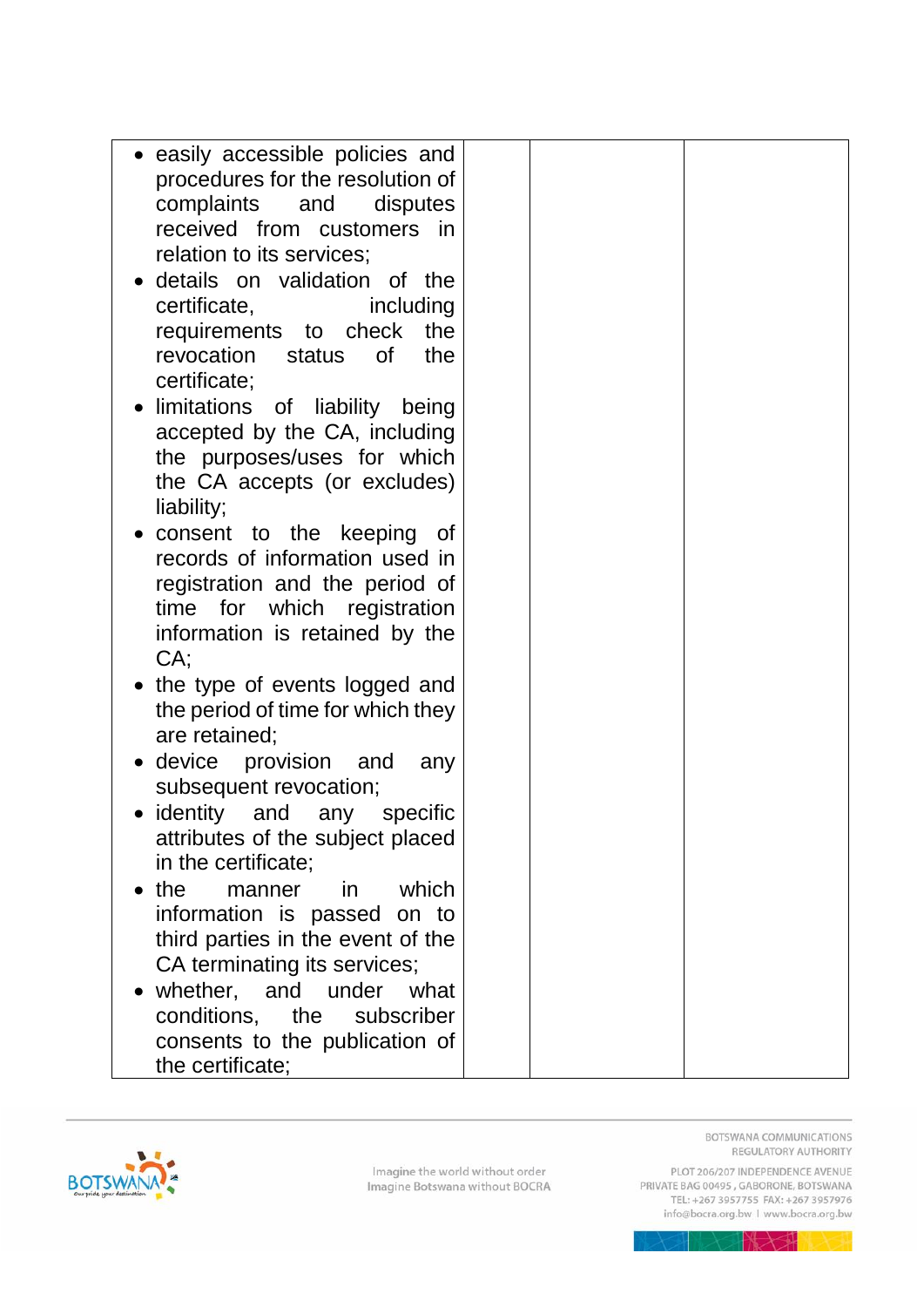| • confirmation<br>that<br>the<br>information<br>held<br>the<br>in<br>certificate is correct.                                                                                                                                                                                          |
|---------------------------------------------------------------------------------------------------------------------------------------------------------------------------------------------------------------------------------------------------------------------------------------|
| 2. The Terms and Conditions are<br>(where<br>and<br>have<br>been<br>applicable) available<br>in<br>a<br>durable form and in easily<br>understandable language.                                                                                                                        |
| 3. Certificates are and have been<br>(where applicable) available for<br>retrieval only in those cases for<br>which the subject's consent<br>is/has been obtained.                                                                                                                    |
| 4. The said terms and conditions<br>are to are and have been<br>(where applicable) made public<br>at all times.                                                                                                                                                                       |
| 5. The CA shall record/has<br>recorded (as applicable) the<br>signed<br>agreements<br>with<br>subscribers.                                                                                                                                                                            |
| 6. Information contained in<br>the<br>subscriber agreement<br>will<br>be/has been (as applicable)<br>retained for a period of time as<br>indicated to the subscriber in<br>the<br>same<br>terms<br>and<br>conditions/CPS and as detailed<br>of the ACS<br>Part 0<br>in.<br>Standards. |
| 7. Information contained<br>-in<br>a<br>certificate and the terms and                                                                                                                                                                                                                 |

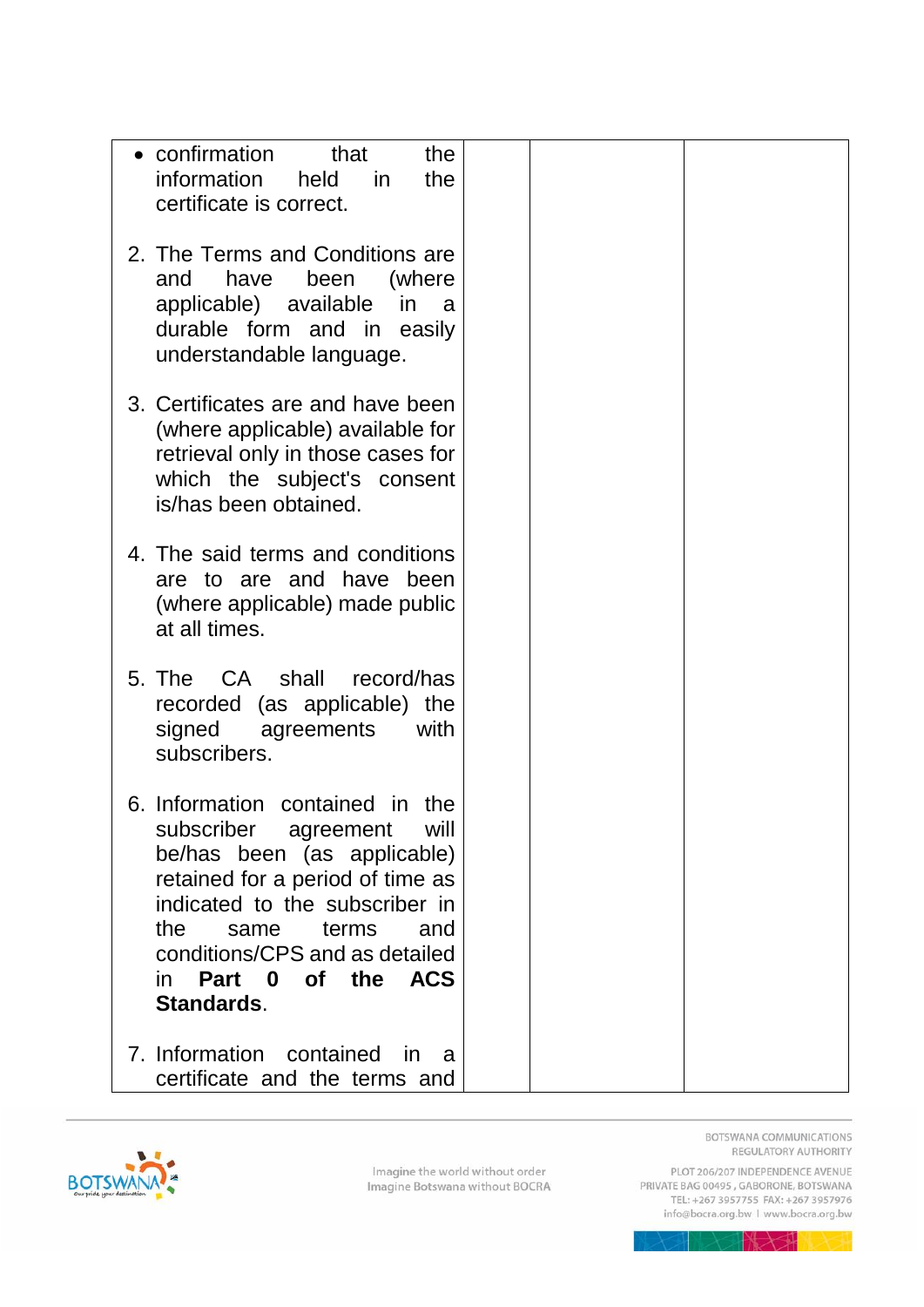| 1. The CA complies/is able to                                                                                                                                                                                        |  |
|----------------------------------------------------------------------------------------------------------------------------------------------------------------------------------------------------------------------|--|
| comply with Sections 7.2.2<br>and 8.2.2 of ISO 21188: 2006.<br>2. Where the CA is accredited,                                                                                                                        |  |
| any changes in the CA's<br>operation (from the time of its<br>accreditation) that significantly<br>impacted the level of security<br>provided, were approved by<br>BOCRA in accordance with<br><b>Regulation 10.</b> |  |
|                                                                                                                                                                                                                      |  |



REGULATORY AUTHORITY PLOT 206/207 INDEPENDENCE AVENUE<br>PRIVATE BAG 00495 , GABORONE, BOTSWANA<br>TEL: +267 3957755 FAX: +267 3957976

BOTSWANA COMMUNICATIONS

info@bocra.org.bw | www.bocra.org.bw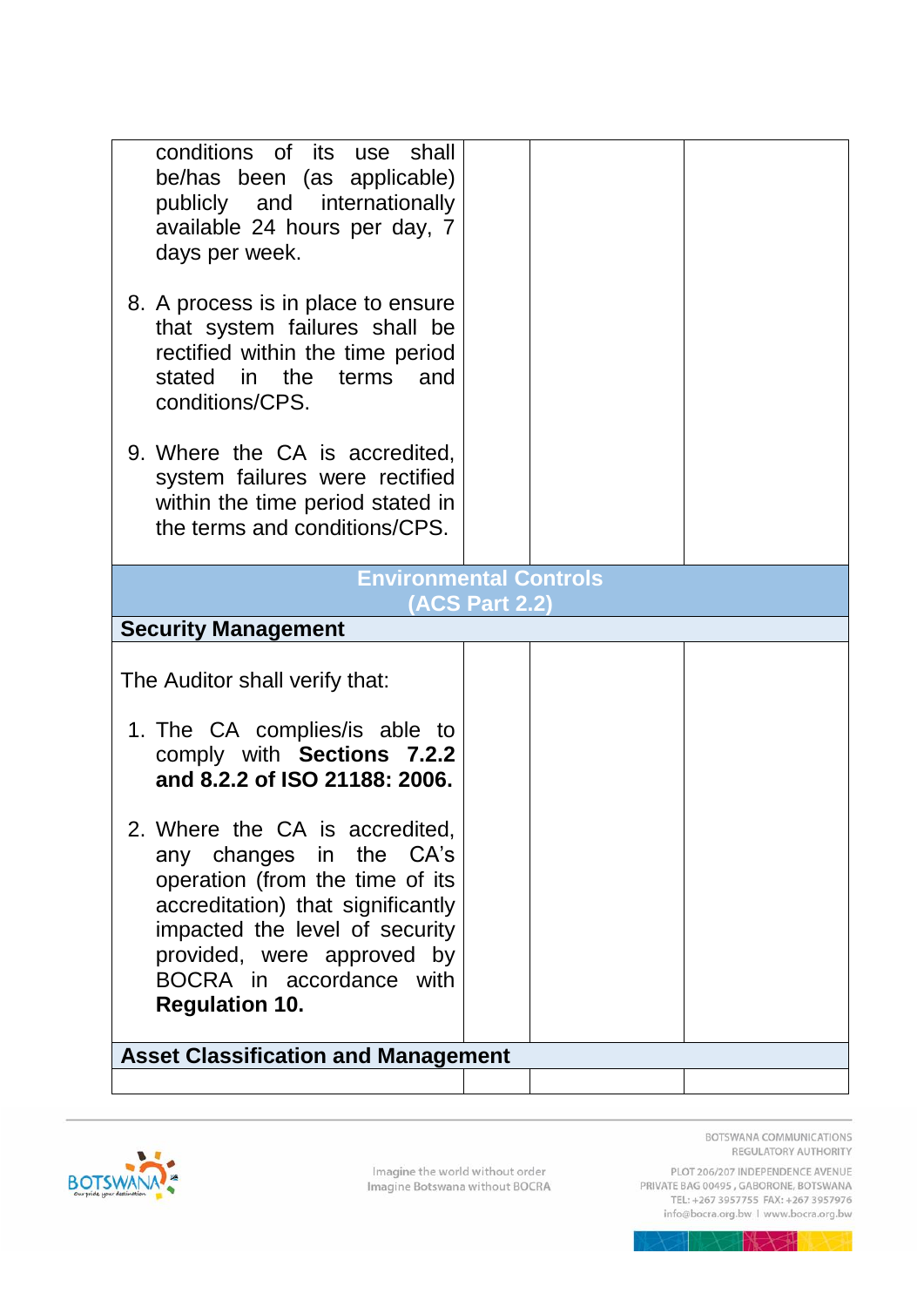| The Auditor shall verify that the CA<br>complies/is able to comply with<br><b>Sections 7.2.3 and 8.2.3 of ISO</b><br>21188: 2006.                                                                                                                         |  |
|-----------------------------------------------------------------------------------------------------------------------------------------------------------------------------------------------------------------------------------------------------------|--|
| <b>Personnel</b>                                                                                                                                                                                                                                          |  |
| Auditor shall review<br><b>The</b><br>all<br>employment policies.                                                                                                                                                                                         |  |
| The Auditor shall carry out checks<br>on CA's current or proposed<br>Trusted Personnel to ensure that:                                                                                                                                                    |  |
| 1. They have not been convicted,<br>whether<br>in in<br><b>Botswana</b><br><b>or</b><br>elsewhere, of an offence the<br>conviction for which involved a<br>finding of fraud or dishonest<br>behaviour, or an offence under<br>the Act or the Regulations. |  |
| 2. They have formal training and<br>credentials, actual experience,<br>or a combination of the two.                                                                                                                                                       |  |
| 3. Senior executives, senior staff<br>and staff in trusted roles, are<br>free from any commercial,<br>financial and other pressures<br>which<br>might adversely<br>influence trust in the services it<br>provides.                                        |  |
| The<br>Auditor<br>shall<br>furthermore<br>ensure that:                                                                                                                                                                                                    |  |



BOTSWANA COMMUNICATIONS REGULATORY AUTHORITY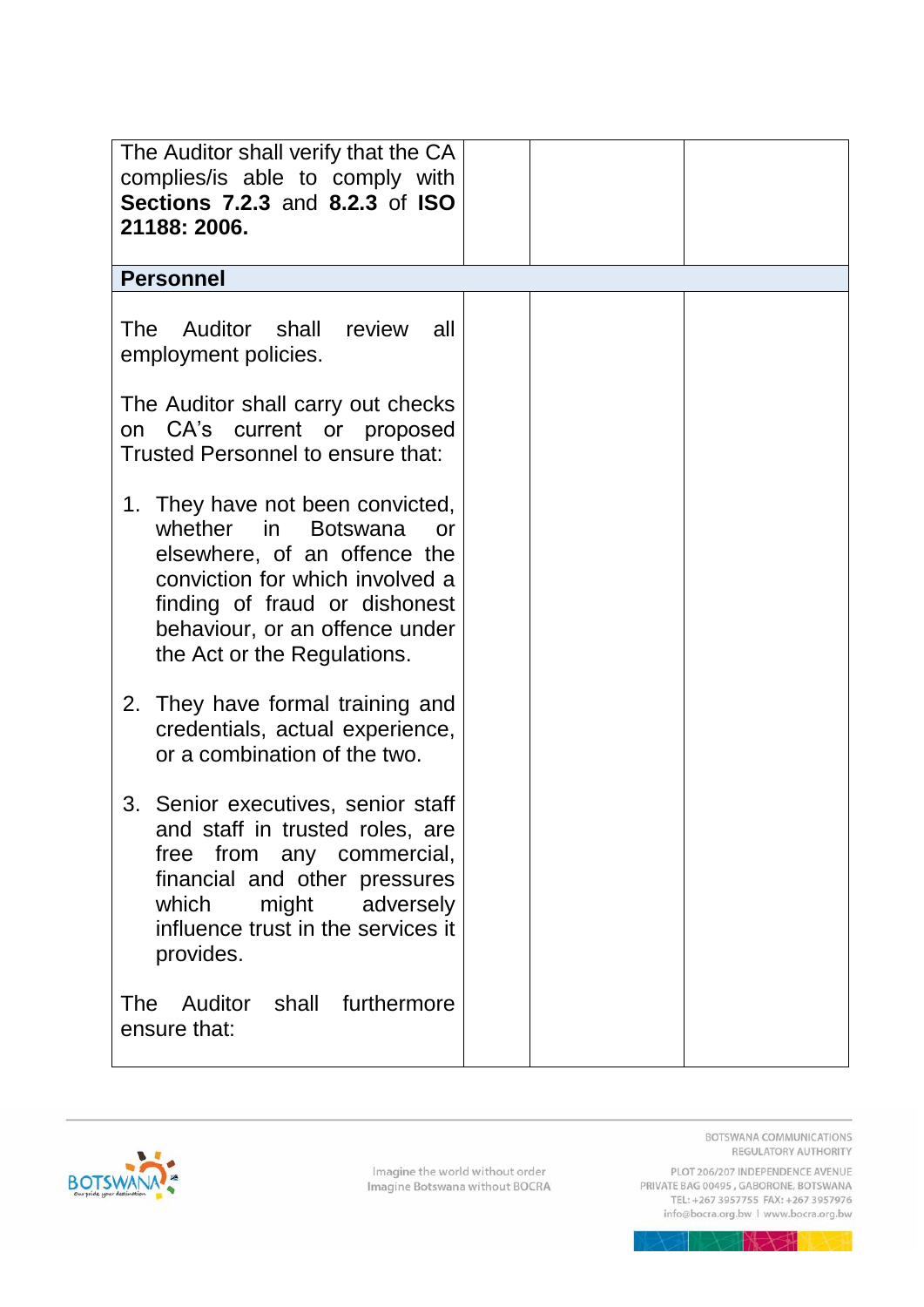| 1. The CA keeps a documented<br>structure which safeguards<br>impartiality of operations.                                                                                                                                                                                                                                                                    |  |
|--------------------------------------------------------------------------------------------------------------------------------------------------------------------------------------------------------------------------------------------------------------------------------------------------------------------------------------------------------------|--|
| 2. The CA has policies and<br>procedures in place to ensure<br>that all personnel shall be held<br>accountable for their activities.                                                                                                                                                                                                                         |  |
| 3. The CA is compliant/is able to<br>comply with Sections 7.2.4<br>and 8.2.4 of ISO 21188: 2006.                                                                                                                                                                                                                                                             |  |
| <b>Physical and Environmental Security</b>                                                                                                                                                                                                                                                                                                                   |  |
| The Auditor shall verify that the CA:<br>1. Complies/is able to comply at<br>all times with the requirements<br>found in Sections 7.2.5 and<br>8.2.5 of ISO 21188: 2006.<br>2. The CA employs a policy<br>whereby persons entering a<br>physically secure area shall not<br>be left for any significant period<br>without oversight by senior<br>management. |  |
| <b>Operations Management</b>                                                                                                                                                                                                                                                                                                                                 |  |
|                                                                                                                                                                                                                                                                                                                                                              |  |
| The Auditor shall verify that the CA:                                                                                                                                                                                                                                                                                                                        |  |
| 1. Complies/ is able to comply with<br>Sections 7.2.6 and 8.2.6 of ISO<br>21188.                                                                                                                                                                                                                                                                             |  |

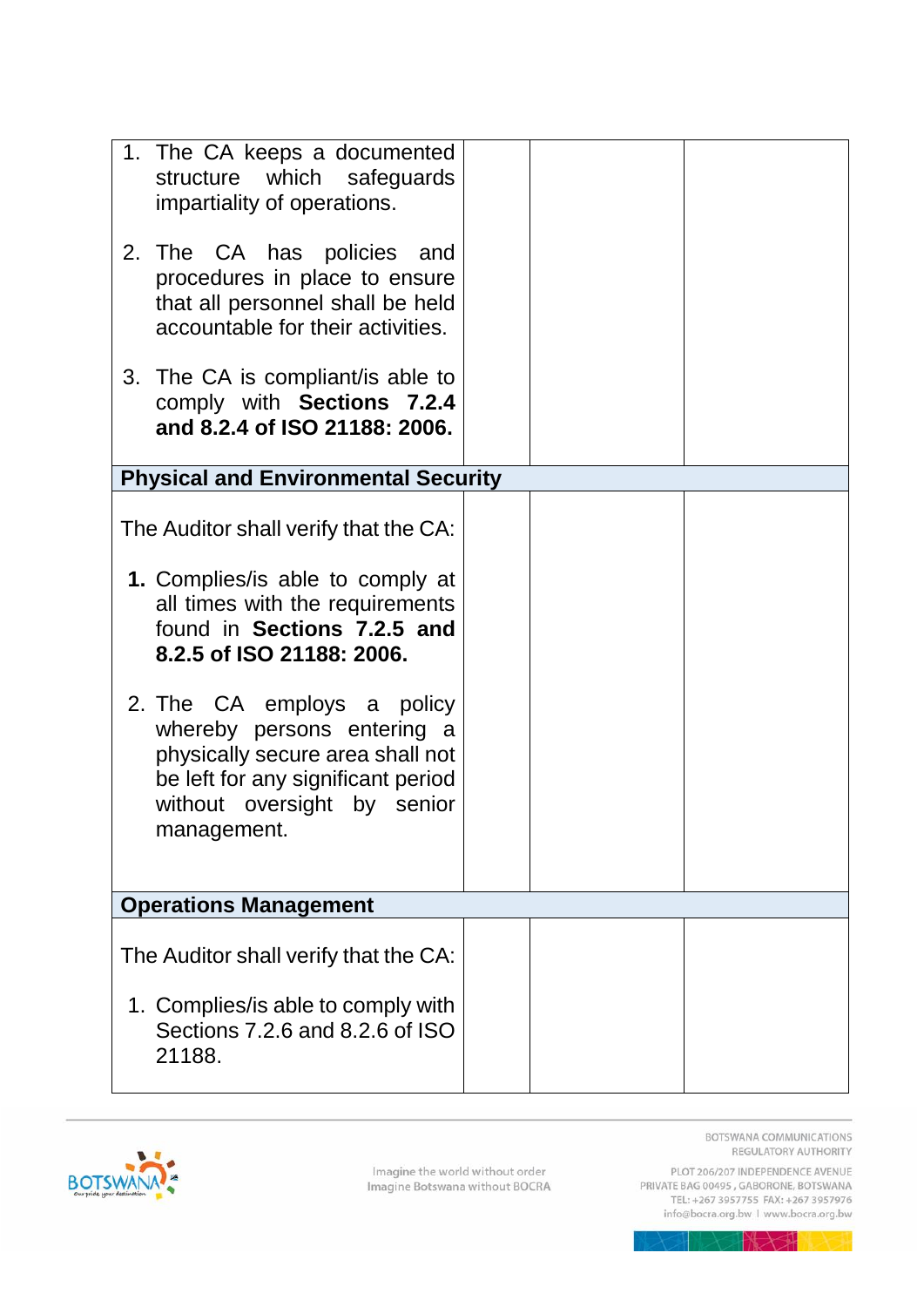| 2. Media<br>management<br>procedures protect against<br>obsolescence and deterioration<br>of media within the period of<br>time that records are required<br>to be retained.                             |  |
|----------------------------------------------------------------------------------------------------------------------------------------------------------------------------------------------------------|--|
| 3. Capacity demands are/shall be<br>(as applicable) monitored and<br>projections of future capacity<br>requirements made to ensure<br>that adequate processing<br>power and storage<br>are<br>available. |  |
| <b>System Access Management</b>                                                                                                                                                                          |  |
| The Auditor shall verify that the CA:<br>1. Complies/is able to comply with<br>Sections 7.2.7 and 8.2.7 of<br>ISO 21188.                                                                                 |  |
| 2. Has systems in place to ensure<br>that sensitive data is<br>not<br>accessible by unauthorized<br>users through re-used storage<br>objects (e.g. deleted files).                                       |  |
| 3. Continuous<br>monitoring<br>and<br>alarm facilities are in place to<br>enable the CA to immediately<br>detect any unauthorized and/or<br>irregular attempts to access its<br>resources.               |  |
| is/shall<br>4. Access<br>control<br>be<br>enforced on addition or deletion                                                                                                                               |  |

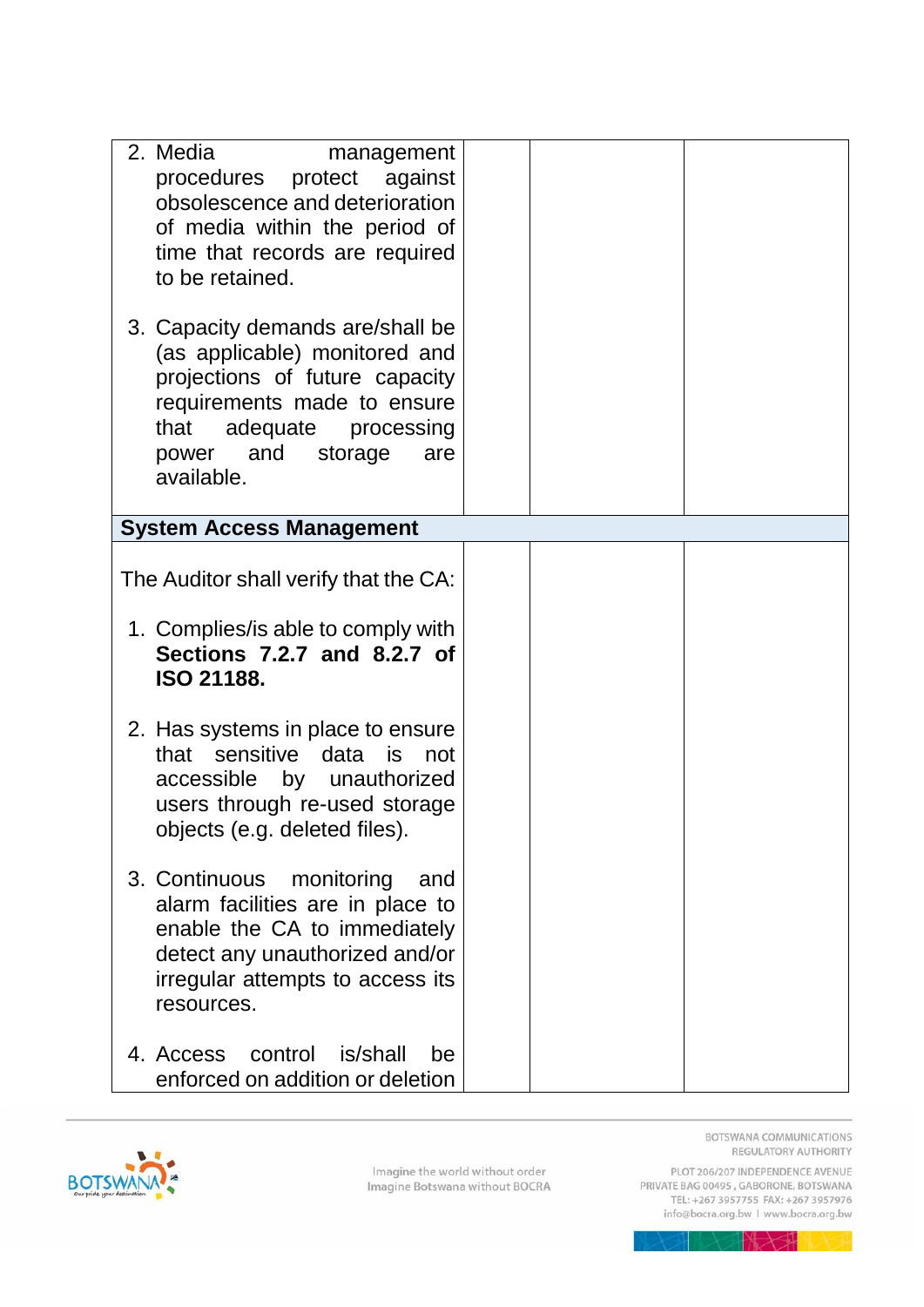| of certificate attempts, as well                                                                                                                             |  |
|--------------------------------------------------------------------------------------------------------------------------------------------------------------|--|
| as on modification attempts of                                                                                                                               |  |
| other<br>certificates<br>and                                                                                                                                 |  |
| information,<br>associated                                                                                                                                   |  |
| including certificate metadata.                                                                                                                              |  |
| 5. Access control is/shall<br>be<br>enforced on revocation status<br>modification<br>attempts<br>and<br>attempts at modifying<br>any<br>related information. |  |
| <b>Systems Development and Maintenance</b>                                                                                                                   |  |
|                                                                                                                                                              |  |
| The Auditor shall verify that the CA                                                                                                                         |  |
| complies/is able to comply with                                                                                                                              |  |
| Sections 7.2.8 and 8.2.8 of ISO                                                                                                                              |  |
| 21188.                                                                                                                                                       |  |
| <b>Business Continuity</b>                                                                                                                                   |  |
|                                                                                                                                                              |  |
| The Auditor shall verify whether:                                                                                                                            |  |
| 1. The CA has implemented an                                                                                                                                 |  |
| incident management plan to                                                                                                                                  |  |
| provide for security breaches                                                                                                                                |  |
| and other operational difficulties                                                                                                                           |  |
| which may arise.                                                                                                                                             |  |
| 2. The incident management plan                                                                                                                              |  |
| provides for the following:                                                                                                                                  |  |
|                                                                                                                                                              |  |
| The compromise of a<br>key                                                                                                                                   |  |
| including<br>compromise<br>or                                                                                                                                |  |
| suspected compromise of a                                                                                                                                    |  |
| CA's private signing key;                                                                                                                                    |  |



BOTSWANA COMMUNICATIONS REGULATORY AUTHORITY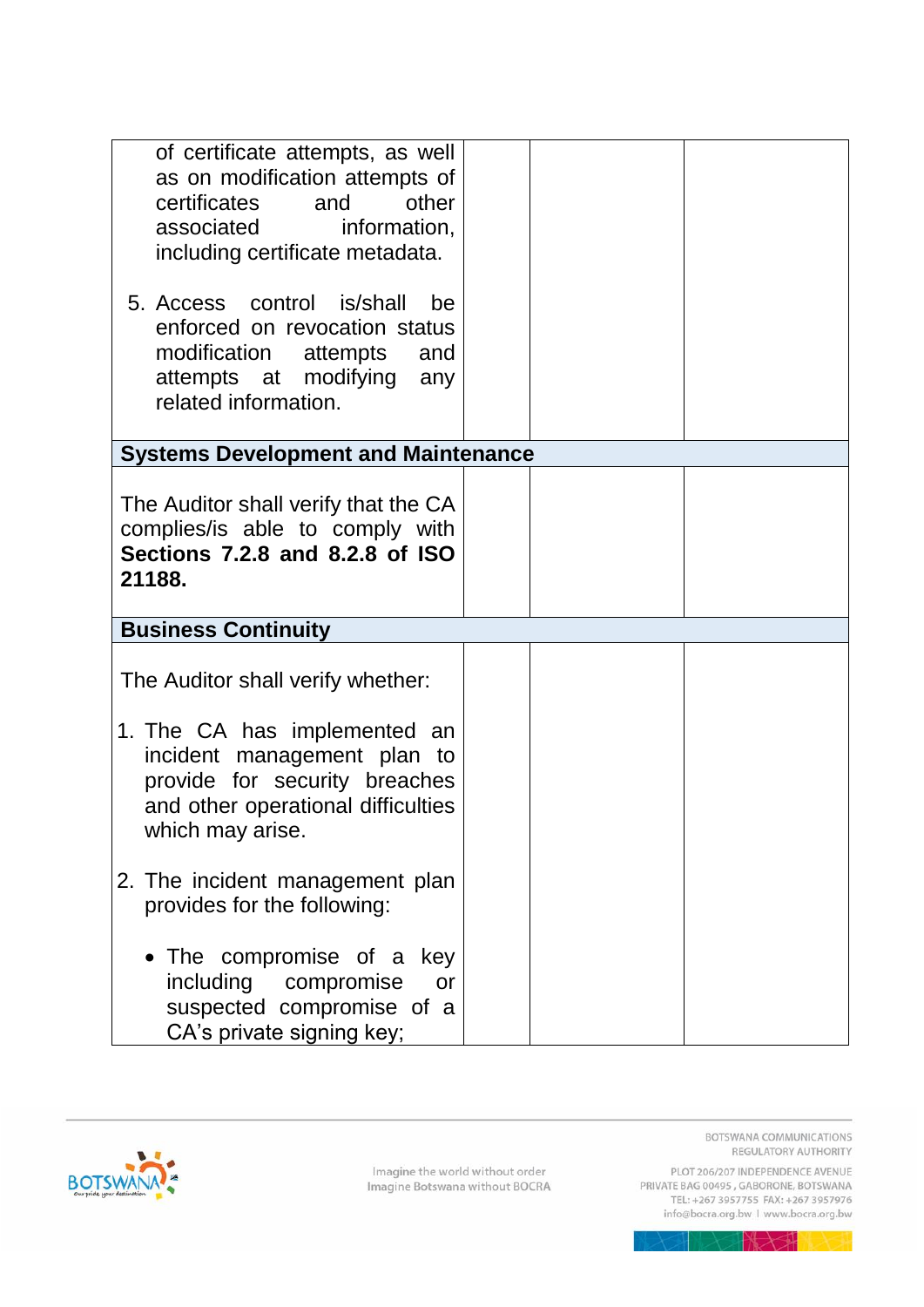| • The unauthorized access to<br>certification<br>the<br>service<br>provider's systems;                                                                                  |  |
|-------------------------------------------------------------------------------------------------------------------------------------------------------------------------|--|
| • The unavailability of<br>the<br>infrastructure;                                                                                                                       |  |
| • Fraudulent registration<br>and<br>generation of certificates,<br>certificate suspension<br>and<br>revocation information.                                             |  |
| Dual control should to be<br>applied to recovery where<br>possible.                                                                                                     |  |
| • When a CA is informed of the<br>compromise of another CA,<br>any certificate that has been<br>issued for the compromised<br>CA is to be revoked.                      |  |
| • Where any of the algorithms,<br>associated parameters,<br>or<br>used by the CA or its<br>subscribers<br>become                                                        |  |
| insufficient for its remaining<br>intended usage then the CA<br>shall inform all relevant parties<br>with which the CA has an<br>established relationship.<br><u>In</u> |  |
| addition, this information shall<br>be made available to other<br>relying parties and<br>any<br>affected certificate shall be<br>revoked.                               |  |
| 3. The CA's policies provide that<br>security breaches and other<br>operational difficulties will be<br>immediately reported to BOCRA<br>and to the relevant parties.   |  |

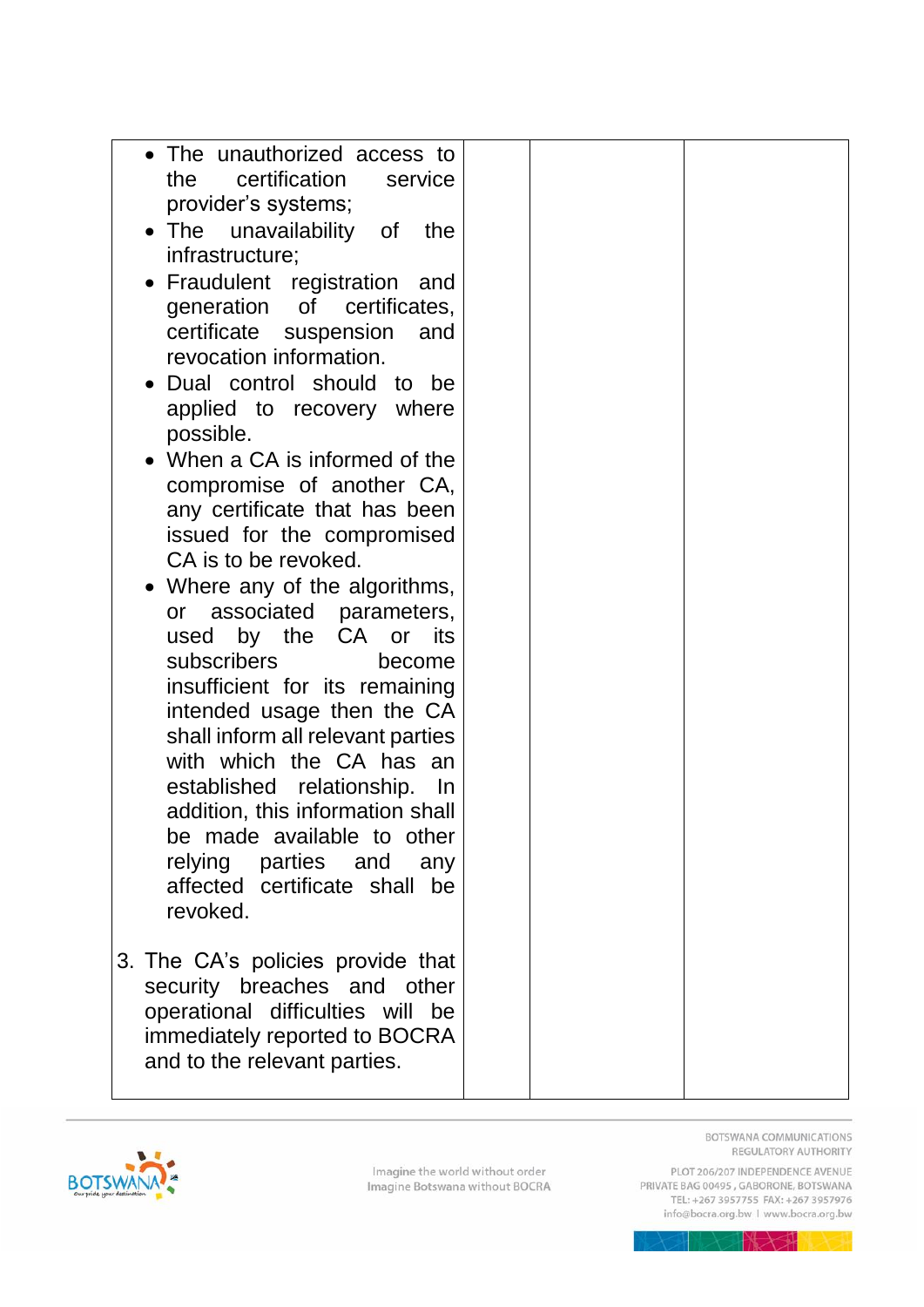| 4. Where the CA is already<br>accredited, any security<br>breaches and other operational<br>difficulties which occurred were<br>immediately reported to BOCRA<br>and to the relevant parties.               |  |
|-------------------------------------------------------------------------------------------------------------------------------------------------------------------------------------------------------------|--|
| 5. The CA complies/is able to<br>comply with Sections 7.2.9 and<br>8.2.9 of ISO 21188.                                                                                                                      |  |
| 6. Where an incident was reported<br>to BOCRA the CA carried out<br>any orders given by BOCRA with<br>immediate effect.                                                                                     |  |
| <b>Monitoring and Compliance</b>                                                                                                                                                                            |  |
| The Auditor shall verify that the CA<br>complies/is able to comply with<br>Sections 7.2.10 and 8.2.10 of ISO<br>21188.                                                                                      |  |
| <b>Audit Logs</b>                                                                                                                                                                                           |  |
| The Auditor shall verify that the CA:<br>1. Complies/is able to comply with<br>all the objectives, requirements<br>procedures<br>found<br>and<br>in.<br>Sections 7.2.11 and 8.2.11 of                       |  |
| <b>ISO 21188.</b><br>2. Has detailed the information<br>which<br>it i<br>records/shall<br>be<br>recording (as applicable) and the<br>which<br>this<br>manner<br>in.<br>is<br>done/shall be done, in its CP, |  |

<span id="page-16-0"></span>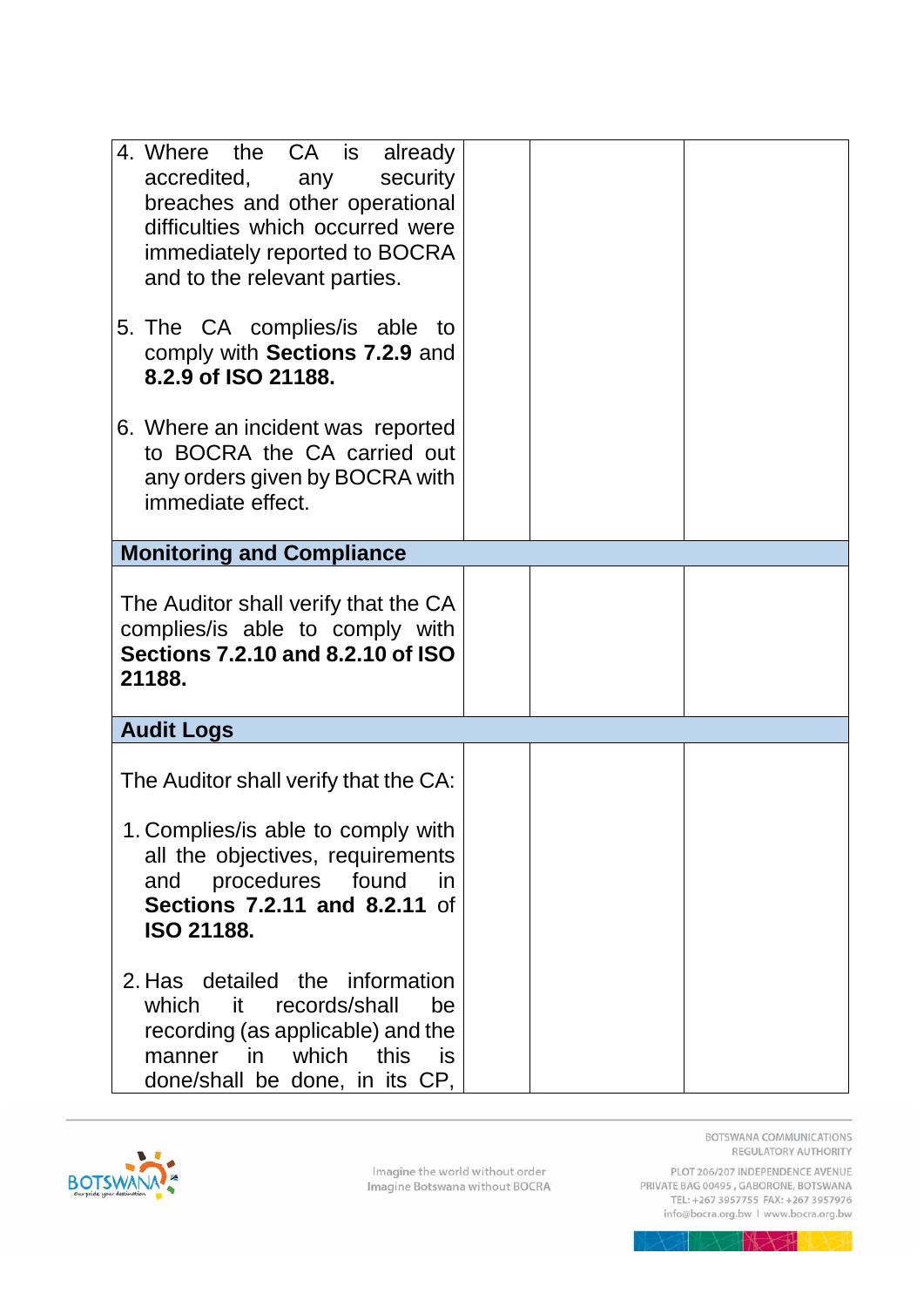| CPS and Terms and Conditions,<br>so that signatories and relying<br>parties are fully aware of any<br>limitations.                                                                                                                                                                                            |                       |  |
|---------------------------------------------------------------------------------------------------------------------------------------------------------------------------------------------------------------------------------------------------------------------------------------------------------------|-----------------------|--|
| 3. Records are being/shall be (as<br>applicable) kept for a period of<br>ten (10) years, unless the CA<br>has obtained a waiver of this<br>requirement from BOCRA.                                                                                                                                            |                       |  |
| 4. The CA has stated within its<br>practices the clock used in<br>timing of events, and how<br>accuracy is ensured.                                                                                                                                                                                           |                       |  |
| <b>CA Key Life Cycle Management Controls</b>                                                                                                                                                                                                                                                                  | <b>(ACS Part 2.3)</b> |  |
| <b>CA Key Generation</b>                                                                                                                                                                                                                                                                                      |                       |  |
| The Auditor shall verify that:                                                                                                                                                                                                                                                                                |                       |  |
| 1. The CA complies/is able to<br>comply with the requirements<br>and procedures found<br><i>in</i><br><b>Sections 7.3.1 and 8.3.1 of</b><br><b>ISO 21188.</b>                                                                                                                                                 |                       |  |
| 2. The CAs policies provide that at<br>least three (3) months before<br>expiration of its CA signing key,<br>the CA must generate a new<br>certificate-signing key pair and<br>apply all necessary<br>shall<br>actions to avoid disruption to<br>the operations of any entity that<br>may rely on the CA key. |                       |  |

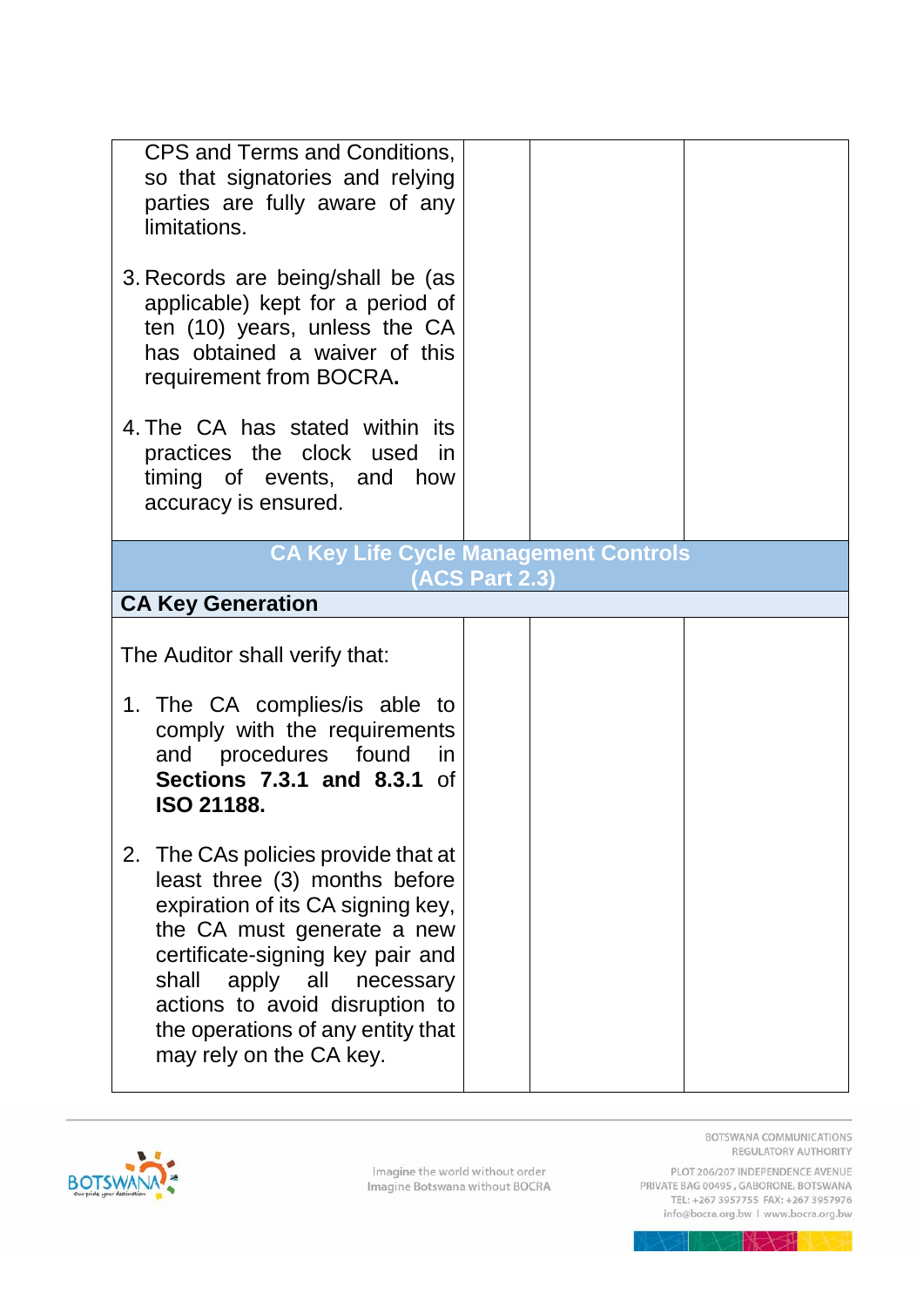| 3. Where the CA is already<br>accredited, it has abided by the<br>three (3) month period detailed<br>above and other principles<br>detailed above.<br>4. Where the CA is already<br>accredited, the new CA keys<br>were generated and distributed<br>in accordance with the ACS<br>Standards. |  |
|-----------------------------------------------------------------------------------------------------------------------------------------------------------------------------------------------------------------------------------------------------------------------------------------------|--|
| <b>CA Key Storage, Backup and Recovery</b>                                                                                                                                                                                                                                                    |  |
| The Auditor shall verify that:                                                                                                                                                                                                                                                                |  |
| 1. The CA complies/is able to<br>comply with the requirements<br>and procedures found<br>in.<br><b>Sections 7.3.2 and 8.3.2 of</b><br><b>ISO 21188.</b>                                                                                                                                       |  |
| 2. The CA private signing key is<br>subject to the same level of<br>protection provided by the<br>secure cryptographic device at<br>all times.                                                                                                                                                |  |
| 3. The CA private signing key is to<br>be backed up, stored and<br>recovered only by Trusted<br>Personnel using, at least, dual<br>control.                                                                                                                                                   |  |
| <b>Key Usage</b>                                                                                                                                                                                                                                                                              |  |



BOTSWANA COMMUNICATIONS REGULATORY AUTHORITY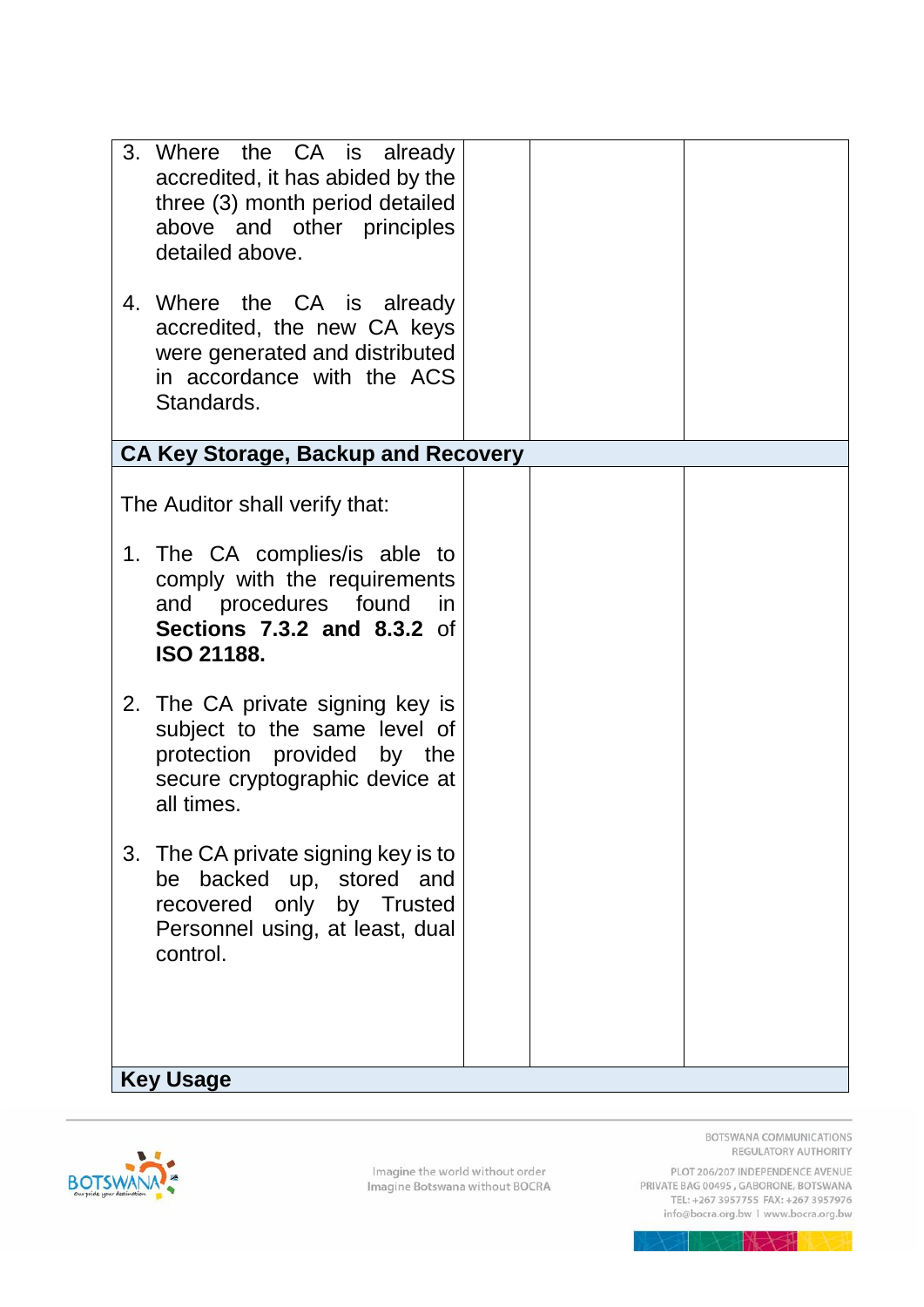| The Auditor shall verify that:                                                                                                                                                                                                                                                                |  |  |
|-----------------------------------------------------------------------------------------------------------------------------------------------------------------------------------------------------------------------------------------------------------------------------------------------|--|--|
| 1. The CA complies/ is able to<br>comply with the requirements<br>and procedures found<br>in<br><b>Sections 7.3.4 and 8.3.4 of</b><br><b>ISO 21188.</b>                                                                                                                                       |  |  |
| 2. Where CA signing key(s) are<br>also used to sign other types of<br>certificates and revocation<br>status information, the same<br>operational requirements for<br>the CA environment are upheld<br>and the certificate signing keys<br>are only used within physically<br>secure premises. |  |  |
| <b>CA Key Archival and Destruction</b>                                                                                                                                                                                                                                                        |  |  |
| The Auditor shall verify that the CA<br>complies/is able to comply with the<br>requirements and procedures<br>found in Sections 7.3.5 and 8.3.5<br>of <b>ISO 21188.</b>                                                                                                                       |  |  |
| <b>CA Key Compromise</b>                                                                                                                                                                                                                                                                      |  |  |
| The Auditor shall verify that the CA<br>complies/is able to comply with the<br>requirements<br>and procedures<br>found in Sections 7.3.6 and 8.3.6<br>of ISO 21188.                                                                                                                           |  |  |
| <b>Subject Key Life Cycle Management Controls</b><br><b>(ACS Part 2.4)</b>                                                                                                                                                                                                                    |  |  |
| <b>CA-provided Subject Key Generation Services</b>                                                                                                                                                                                                                                            |  |  |



BOTSWANA COMMUNICATIONS REGULATORY AUTHORITY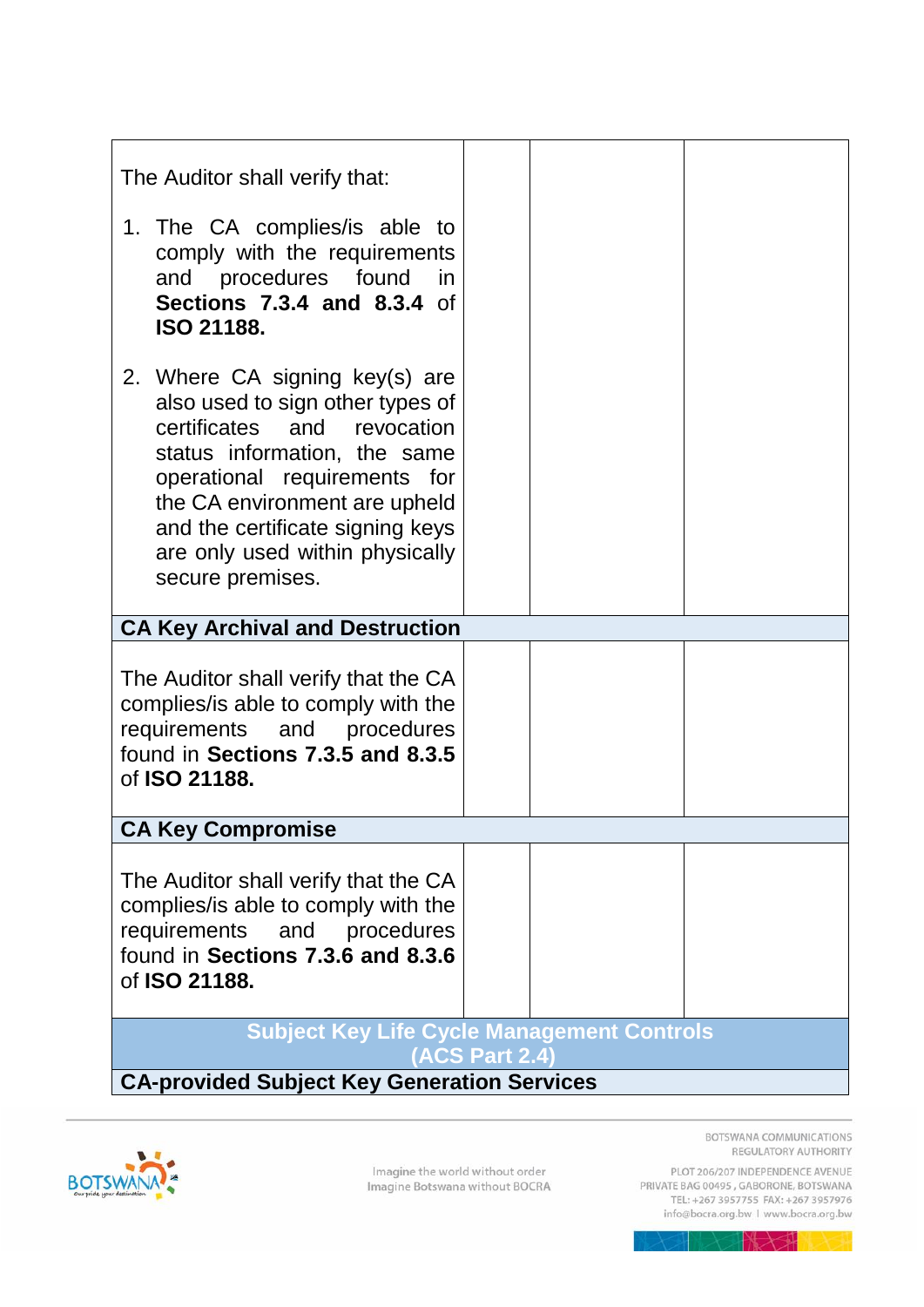| The Auditor shall verify that:                                                                                                                                                                                                                        |  |
|-------------------------------------------------------------------------------------------------------------------------------------------------------------------------------------------------------------------------------------------------------|--|
| 1. The CA complies/is able to<br>comply with the requirements<br>and procedures found in 7.4.1<br>and 8.4.1 of ISO 21188.                                                                                                                             |  |
| 2. The CA has a system to ensure<br>that signatory keys generated<br>by the CA are stored securely<br>before delivery to the subject<br>and are delivered in a manner<br>such that the secrecy and the<br>integrity of the key is not<br>compromised. |  |
| 3. Once delivered to the subject,<br>any copies of the subject's<br>private key held by the CA are<br>destroyed.                                                                                                                                      |  |
| 4. The subject is able to keep the<br>private key under his sole<br>control at all times.                                                                                                                                                             |  |
| <b>CA - provided Subject Key Storage and Recovery Services</b>                                                                                                                                                                                        |  |
| The Auditor shall verify that the CA<br>complies/is able to comply with the<br>requirements and procedures<br>found in Sections 7.4.2 and 8.4.2<br>of ISO 21188.                                                                                      |  |
| <b>Integrated Circuit Card (ICC) Life Cycle Management</b>                                                                                                                                                                                            |  |
| The Auditor shall verify that the CA<br>complies/is able to comply with the                                                                                                                                                                           |  |



BOTSWANA COMMUNICATIONS REGULATORY AUTHORITY PLOT 206/207 INDEPENDENCE AVENUE<br>PRIVATE BAG 00495 , GABORONE, BOTSWANA<br>TEL: +267 3957755 FAX: +267 3957976

info@bocra.org.bw | www.bocra.org.bw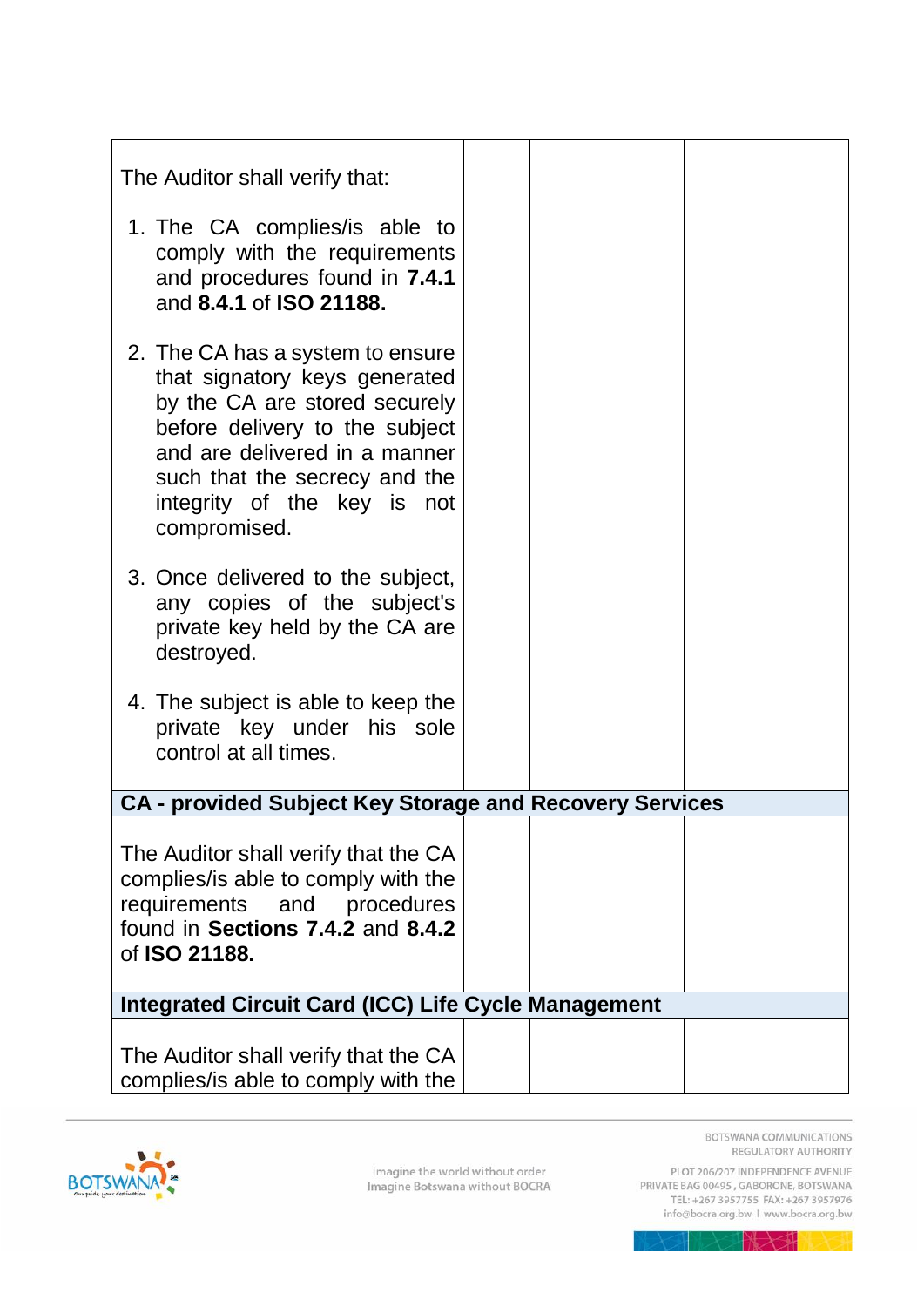| requirements and procedures<br>found in Sections 7.4.3 and 8.4.3<br>of <b>ISO 21188.</b>                                                                                                                                                 |                       |  |  |
|------------------------------------------------------------------------------------------------------------------------------------------------------------------------------------------------------------------------------------------|-----------------------|--|--|
| <b>Requirements for Subject Key Management</b>                                                                                                                                                                                           |                       |  |  |
| The Auditor shall verify that the CA<br>complies/is able to comply with<br><b>Sections 7.4.4 and 8.4.4 of ISO</b><br>21188: 2006.                                                                                                        |                       |  |  |
| Secure-signature-creation<br>device preparation                                                                                                                                                                                          |                       |  |  |
| The Auditor shall verify that secure-<br>device<br>signature-creation<br>preparation is securely controlled<br>by the CA by using a suitable<br>protection profile, defined in<br>accordance with <b>ISO/IEC 15408</b> or<br>equivalent. |                       |  |  |
| <b>Certificate Management Requirements</b>                                                                                                                                                                                               | <b>(ACS Part 2.5)</b> |  |  |
| <b>Subject Registration</b>                                                                                                                                                                                                              |                       |  |  |
| The Auditor shall verify that:                                                                                                                                                                                                           |                       |  |  |
| 1. The CA complies/ is able to<br>comply with Sections 7.5.1<br>and 8.5.1 of ISO 21188: 2006.                                                                                                                                            |                       |  |  |
| 2. The CA's subject registration<br>process complies with the<br>requirements detailed in<br>Paragraphs 2.5.1.2 to 2.5.1.5<br>of the ACS Standards.                                                                                      |                       |  |  |

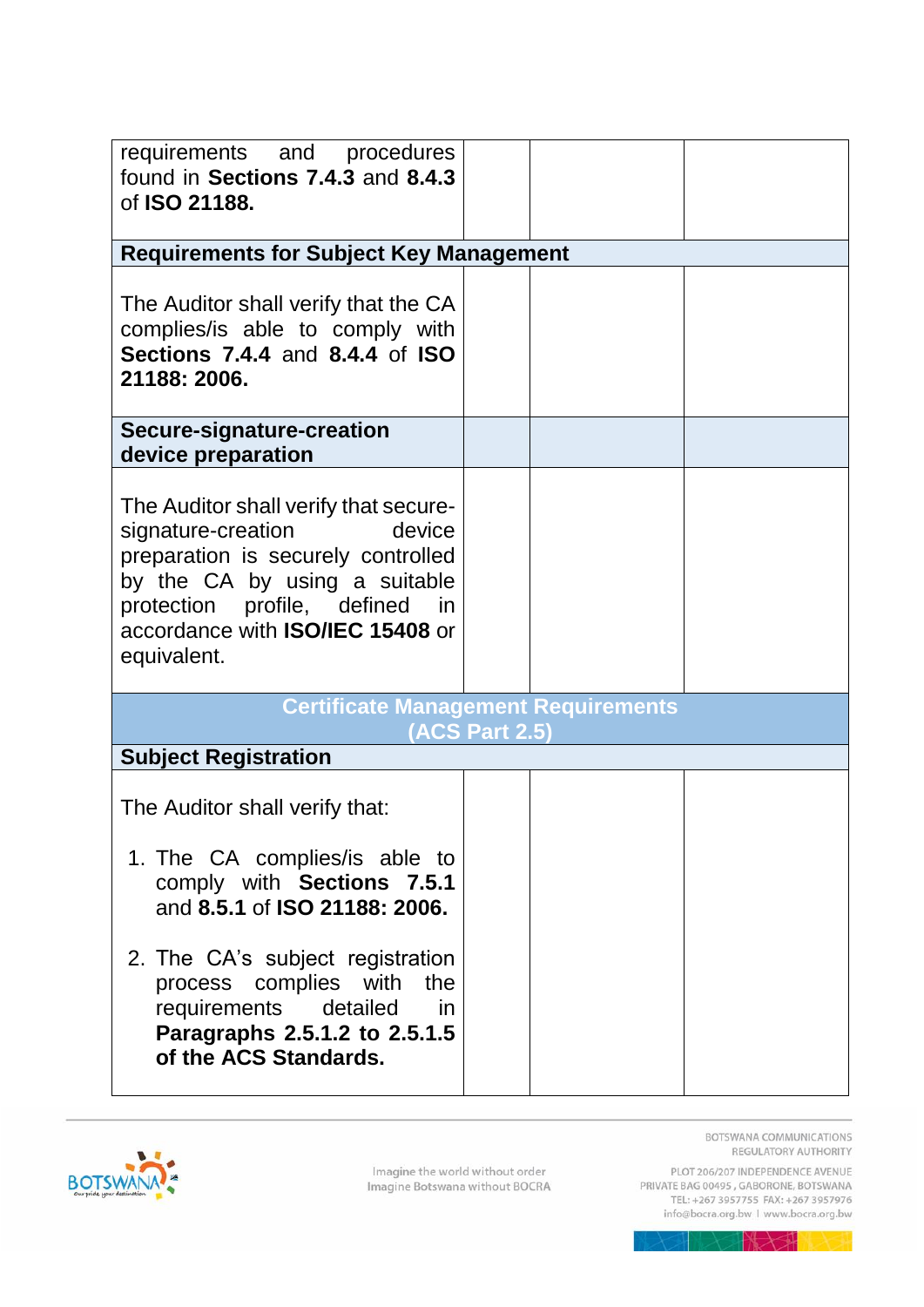| <b>Certificate Renewal, Re-Key &amp; Update</b>                                                                                                                                    |  |  |  |
|------------------------------------------------------------------------------------------------------------------------------------------------------------------------------------|--|--|--|
| The Auditor shall check whether:                                                                                                                                                   |  |  |  |
| 1. The CA complies/is able to<br>comply with Sections 7.5.2,<br>8.5.2, 7.5.3 and 8.5.3 of ISO<br>21188: 2006.                                                                      |  |  |  |
| 2. The CA's registration process<br>for renewal, re-key or update<br>complies with the requirements<br>detailed in Paragraph 2.5.2.1.1<br>of the ACS Standards.                    |  |  |  |
| 3. Where the CA is already<br>accredited it has been notifying<br>subscribers of the need for<br>renewal and re-key two (2)<br>months before its expiry.                           |  |  |  |
| <b>Certificate Issuance</b>                                                                                                                                                        |  |  |  |
| The Auditor shall verify that:<br>1. The CA complies/is able to<br>comply with Sections 7.5.4<br>and 8.5.4 of ISO 21188: 2006.                                                     |  |  |  |
| 2. The CAs policies provide that a<br>specific distinguishable name<br>which has been used in an<br>issued certificate to another<br>subject or subscriber is not re-<br>assigned. |  |  |  |
| 3. Where the CA is already<br>accredited it has conformed<br>with the abovementioned policy                                                                                        |  |  |  |

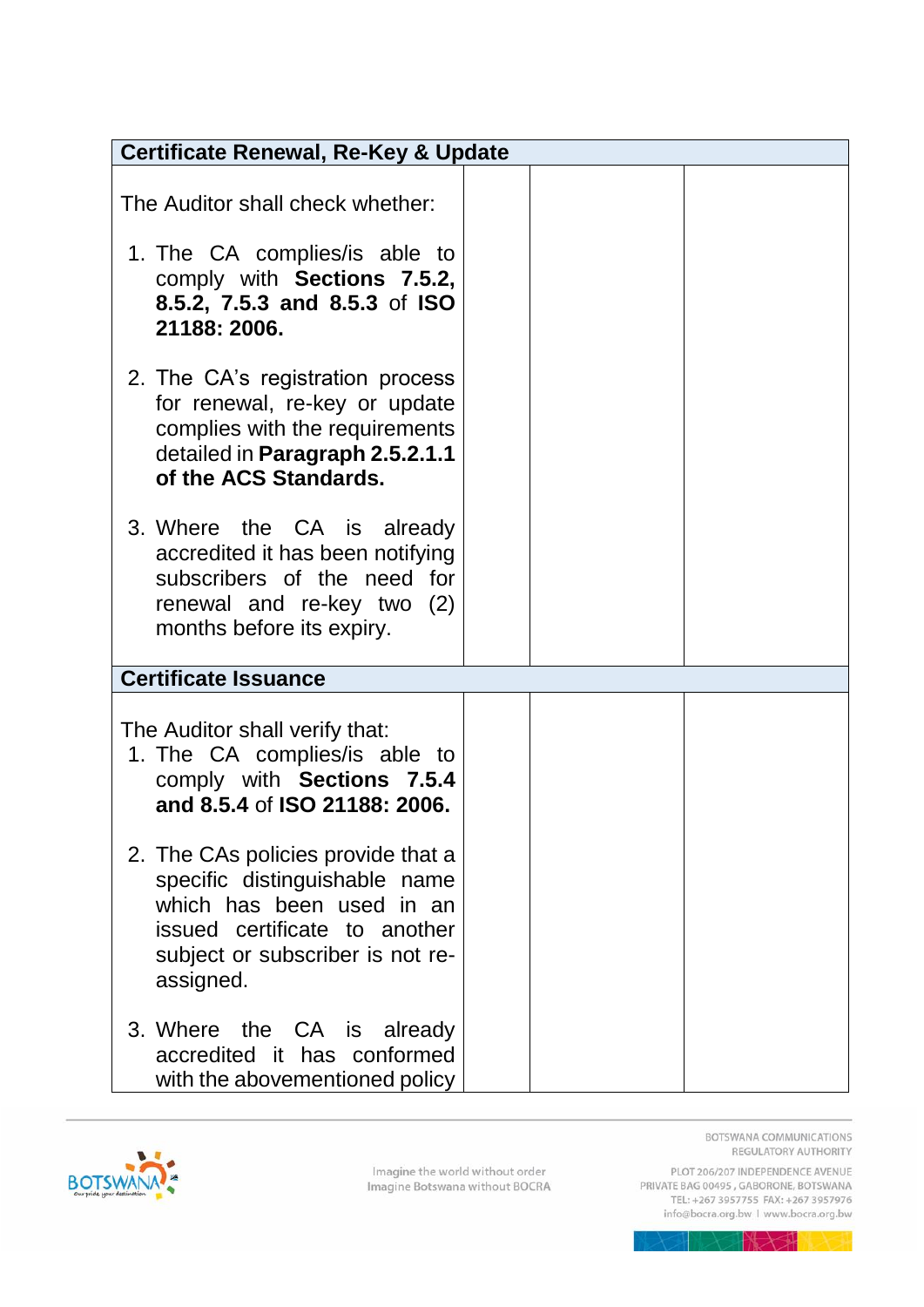| distinguishable<br>regarding<br>names.                                                                                                                                                                                        |  |
|-------------------------------------------------------------------------------------------------------------------------------------------------------------------------------------------------------------------------------|--|
| <b>Certificate Distribution</b>                                                                                                                                                                                               |  |
| The Auditor shall verify that the CA<br>complies/is able to comply with<br>Sections 7.5.5 and 8.5.5 of ISO<br>21188: 2006.                                                                                                    |  |
|                                                                                                                                                                                                                               |  |
| <b>Certificate Revocation</b>                                                                                                                                                                                                 |  |
| The Auditor shall verify that:                                                                                                                                                                                                |  |
| 1. The CA complies/is able to<br>comply with Sections 7.5.6<br>and 8.5.6 of ISO 21188: 2006.<br><b>Additionally:</b>                                                                                                          |  |
| 2. The CAs policies provide that<br>the time between the receipt of<br>a request or report and the<br>change to revocation status<br>information being available to<br>all relying parties shall never<br>exceed one (1) day. |  |
| 3. The CAs policies detail the<br>maximum length of time for<br>which a certificate can remain<br>before<br>is.<br>suspended<br>it.<br>definitively revoked.                                                                  |  |

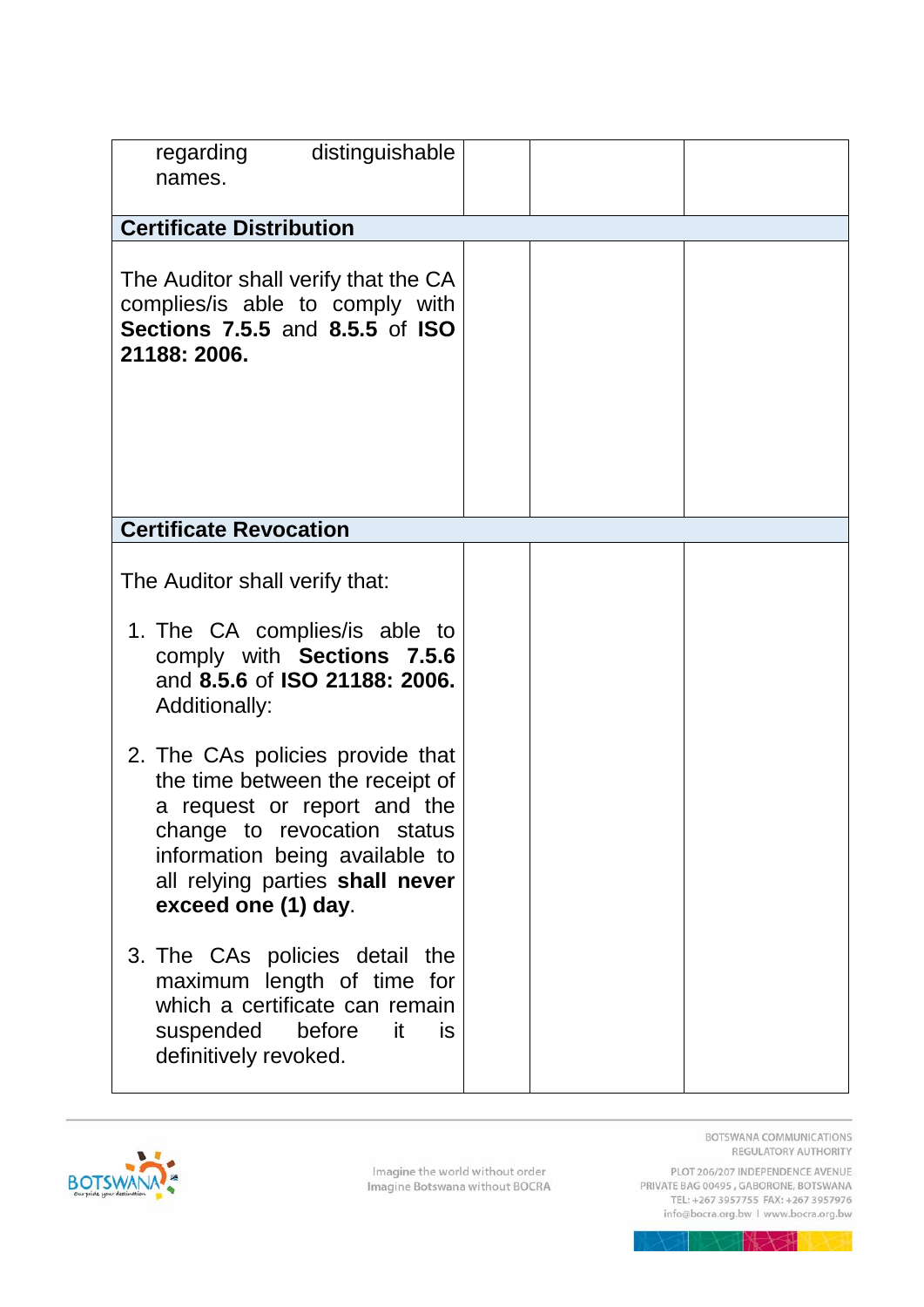| 4. Where the CA is already<br>accredited it has conformed<br>with the abovementioned policy<br>regarding timing for effecting a<br>revocation request.<br>5. The CA provides a means of<br>rapid communication<br>for<br>certificate revocation services<br>as detailed in the CP and CPS,<br>and which is available 24<br>hours per day, 7 days per<br>week. |  |
|---------------------------------------------------------------------------------------------------------------------------------------------------------------------------------------------------------------------------------------------------------------------------------------------------------------------------------------------------------------|--|
| 6. The CA provides/shall provide<br>(as applicable)<br>revocation<br>publicly and internationally<br>available status information of a<br>certificate at least until the<br>certificate expires.                                                                                                                                                              |  |
| <b>Certificate Suspension</b>                                                                                                                                                                                                                                                                                                                                 |  |
| Where certificate suspension is<br>supported, the Auditor shall verify<br>that the CA complies/is able to<br>comply with Sections 7.5.7 and<br>8.5.7 of ISO 21188: 2006.                                                                                                                                                                                      |  |
| <b>Certificate Validation Services</b>                                                                                                                                                                                                                                                                                                                        |  |
| The Auditor shall verify that the CA<br>complies/is able to comply with                                                                                                                                                                                                                                                                                       |  |



REGULATORY AUTHORITY PLOT 206/207 INDEPENDENCE AVENUE<br>PRIVATE BAG 00495 , GABORONE, BOTSWANA<br>TEL: +267 3957755 FAX: +267 3957976

BOTSWANA COMMUNICATIONS

info@bocra.org.bw | www.bocra.org.bw